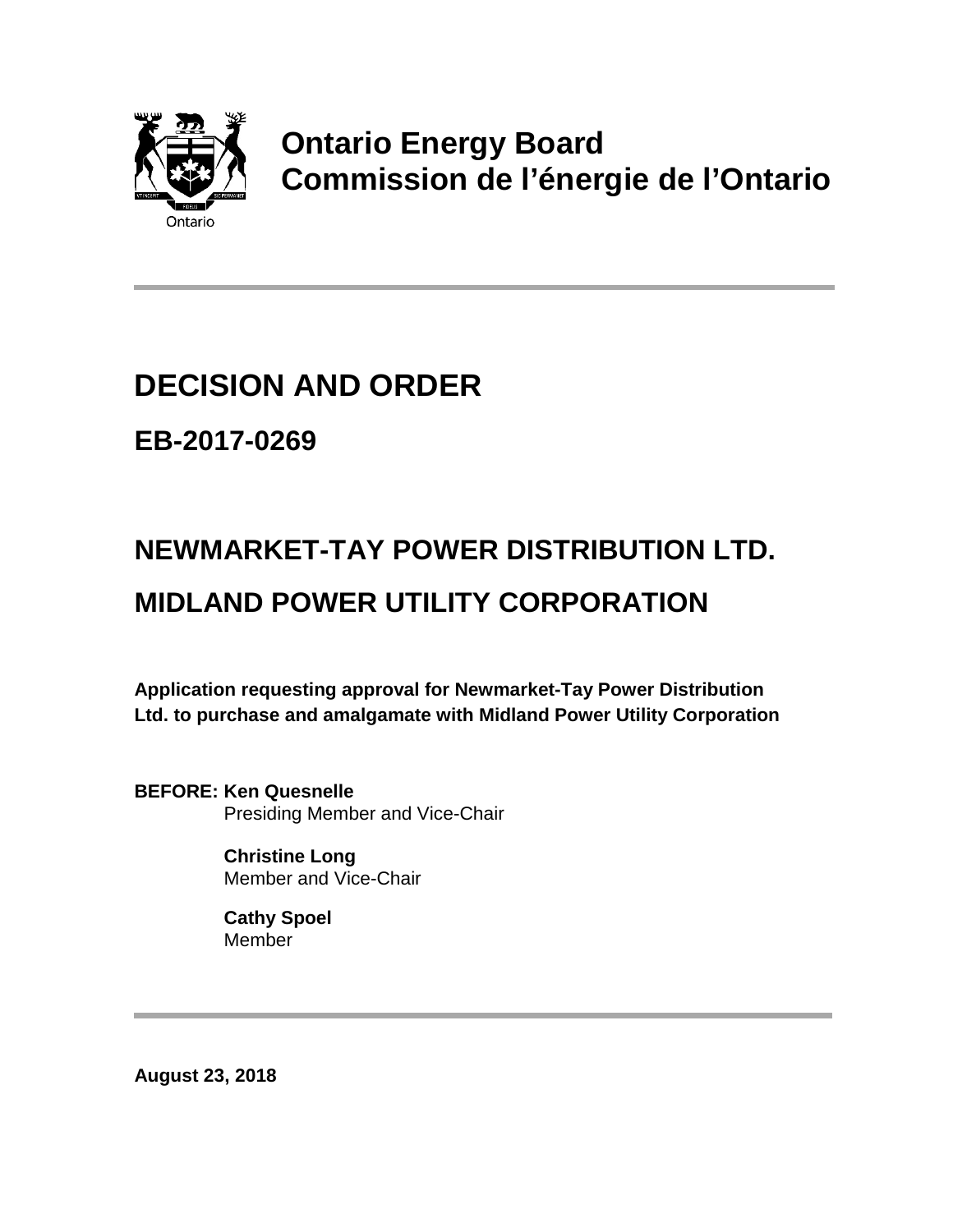#### **TABLE OF CONTENTS**

| <b>OEB POLICY ON RATE-MAKING ASSOCIATED WITH CONSOLIDATION. 5</b> |
|-------------------------------------------------------------------|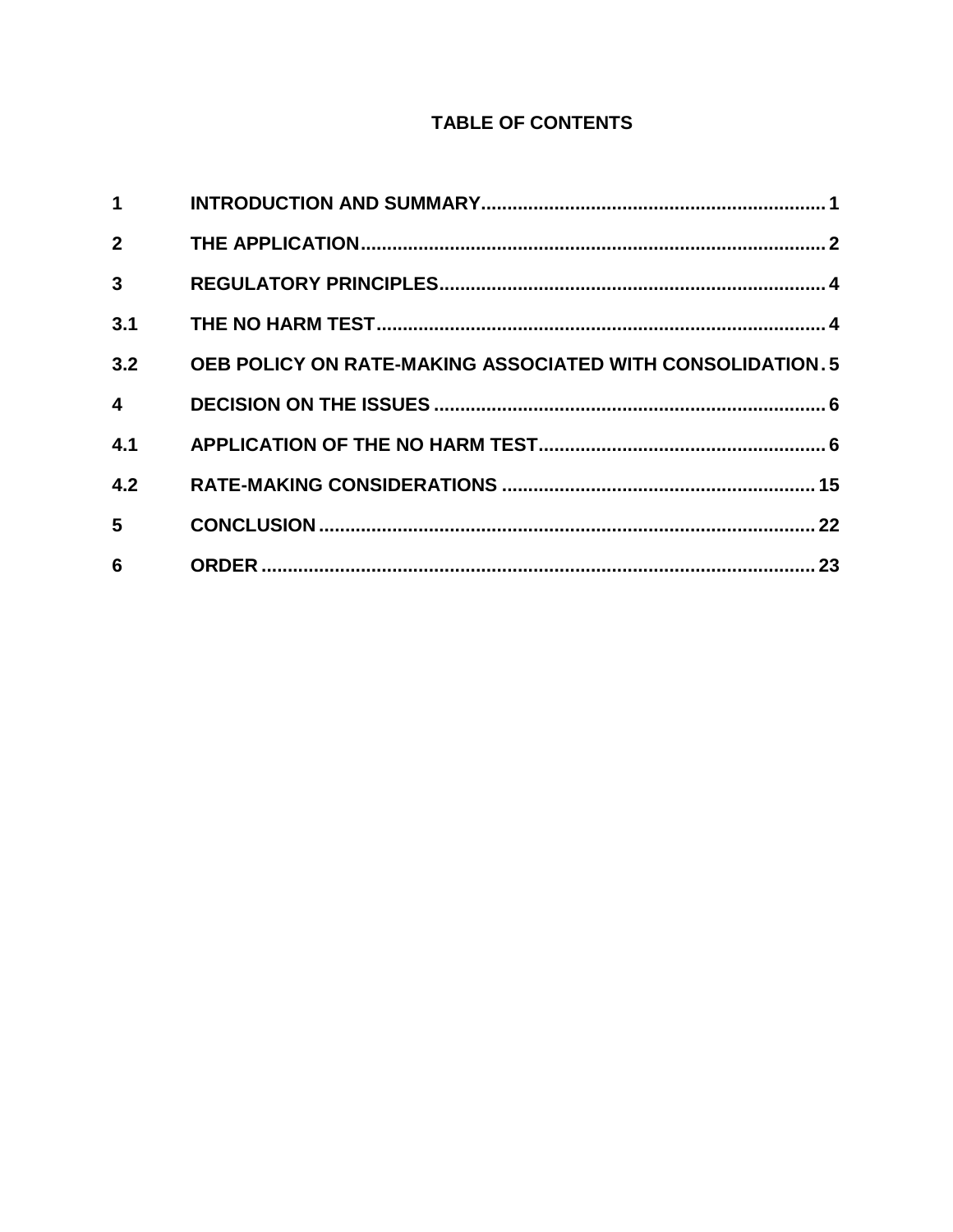## <span id="page-2-0"></span>**1 INTRODUCTION AND SUMMARY**

This is the Decision of the Ontario Energy Board (OEB) regarding an application filed by Newmarket-Tay Power Distribution Ltd. (NT Power) and Midland Power Utility Corporation (Midland Power)(collectively, the applicants). Approval is requested by the applicants for NT Power to purchase all of the shares of Midland Power and to amalgamate with Midland Power, following the share purchase.

As part of the application, approval is sought for: (a) transfer of Midland Power's distribution system to NT Power; (b) approval of the proposed earnings sharing plan; (c) approval of a variance account to track excess earnings; (d) transfer of Midland Power's rate order to NT Power; (e) cancellation of Midland Power's electricity distribution licence; (f) amendment of NT Power's electricity distribution licence; and (g) continued tracking of costs to the existing deferral and variance accounts.

Section 86 of the *Ontario Energy Board Act, 1998*[1](#page-2-1)(the Act) requires a transmitter or distributor to obtain leave of the OEB before disposing of its distribution or transmission system or amalgamating with another corporation.

The OEB has applied the no harm test in assessing this application, and has concluded that the proposed transaction meets that test. The OEB therefore approves the proposed transaction. The OEB also approves certain of the additional requests made by the applicants as described in this Decision.

<span id="page-2-1"></span><sup>1</sup> S.O. 1998, c.15 Schedule B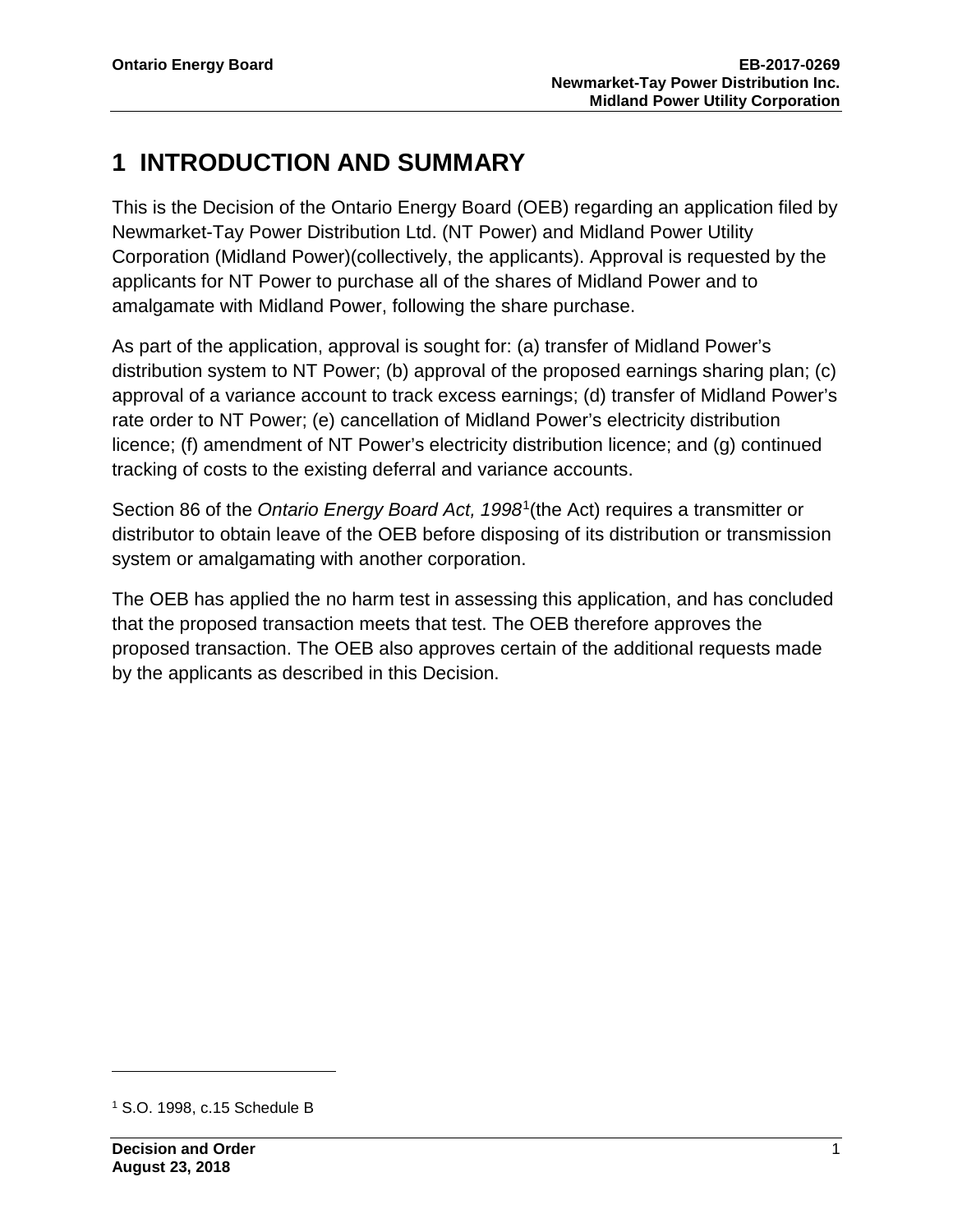## <span id="page-3-0"></span>**2 THE APPLICATION**

NT Power and Midland Power are both licensed electricity distributors in Ontario. NT Power is owned 93% by Newmarket Hydro Holdings Inc. and 7% by Tay Hydro Inc. Midland Power is 100% owned by the Corporation of the Town of Midland.

NT Power intends to purchase all of the issued and outstanding shares of Midland Power for \$27.6 million, consisting of a cash payment of approximately \$22 million and the assumption of Midland Power's \$5.6 million debt. NT Power will also pay Midland Power an additional fixed amount of \$0.2 million in respect of Midland Power's transaction costs and expenses.

The applicants have selected a ten year deferred rebasing period and have proposed an earnings sharing plan for years six to ten of the deferred rebasing period.

The applicants seek approval under section 86 of the Act for the following transactions:

- Acquisition of all shares of Midland Power by NT Power
- Transfer of Midland Power's distribution system to NT Power
- Amalgamation of NT Power and Midland Power and to continue as Newmarket-Tay Power Distribution Ltd.

The applicants also seek approval for:

- Transfer of Midland Power's rate order to NT Power, under section 18 of the Act
- Cancellation of Midland Power's electricity distribution licence, under section 77(5) of the Act
- Amendment of NT Power's electricity distribution licence, under section 74 of the Act
- A ten-year deferral period for the rebasing of Midland Power's rates and the rates of the consolidated entity
- NT Power's proposed earnings sharing plan
- A variance account to track excess earnings in years six to ten of the deferred rebasing period
- Continued tracking of costs to each of the applicants' existing deferral and variance accounts
- Continuation with current rate riders approved by the OEB for each of the applicants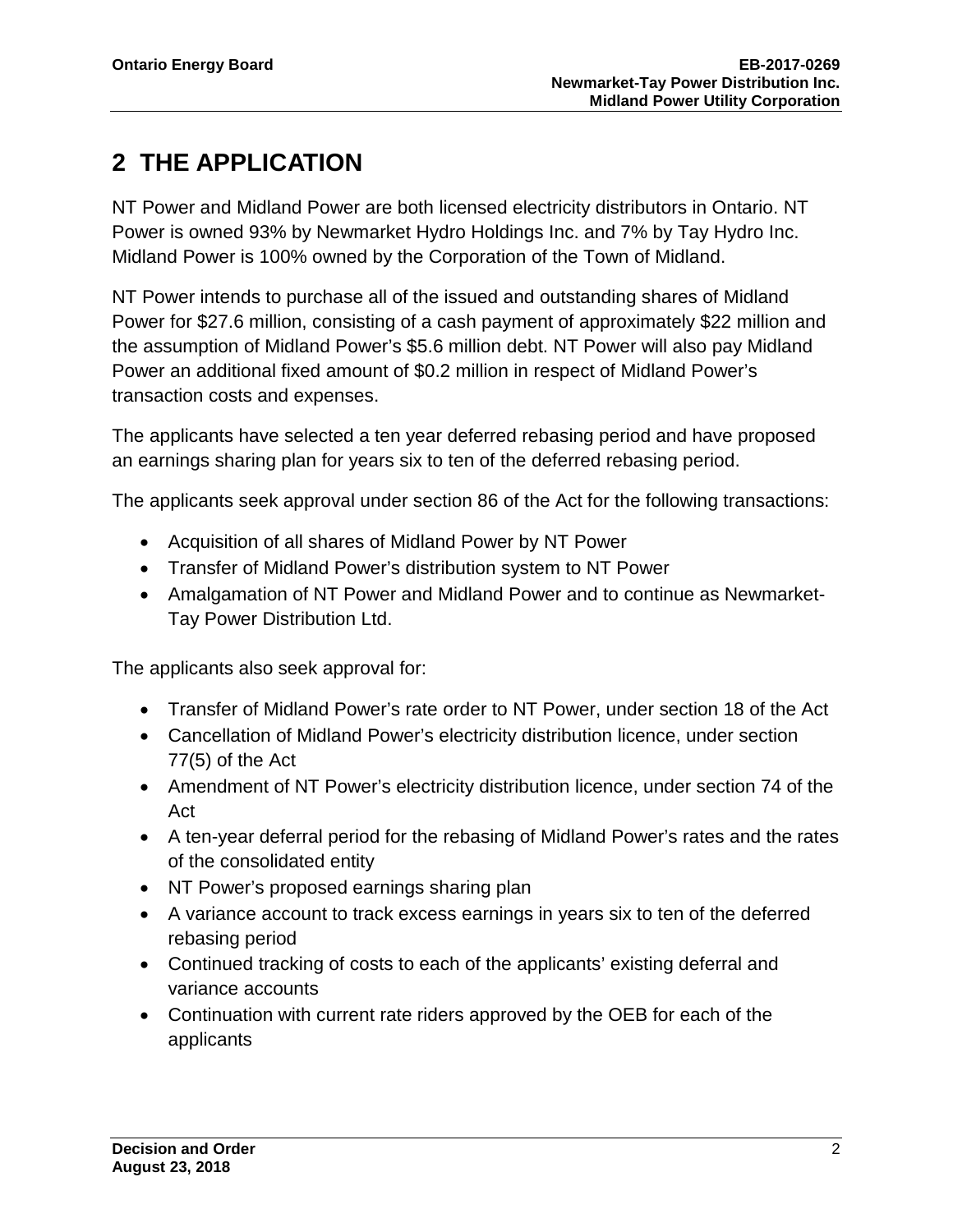#### *Process*

The OEB issued a Notice of Application and Hearing on August 31, 2017, inviting intervention and comment. Capredoni Enterprises Ltd. (CEL) and School Energy Coalition (SEC) applied for intervenor status and eligibility for cost awards. The applicants objected to CEL's intervention request. The OEB requested additional information from CEL but this was not forthcoming, and the OEB subsequently denied CEL's request for intervenor status and cost eligibility. The OEB approved SEC as an intervenor and confirmed its eligibility to apply for an award of costs.

In Procedural Order No. 1 issued on October 30, 2017, the OEB provided for interrogatories on the application to be filed on November 17, 2017 and responses to be filed on December 8, 2017.

On January 29, 2018, OEB staff requested that the OEB provide for supplementary interrogatories to enable OEB staff to make submissions on whether or not the no harm test is satisfied. The OEB issued Procedural Order No. 2 on February 2, 2018 setting out a schedule for the filing of supplementary interrogatories, responses and submissions. Supplementary interrogatories and responses were filed on February 5, 2018 and February 23, 2018, respectively. The applicants filed their argument-in-chief on March 7, 2018 followed by the filing of submissions by SEC and OEB staff on March 8, 2018 and March 14, 2018, respectively. The applicants filed reply argument on March 21, 2018.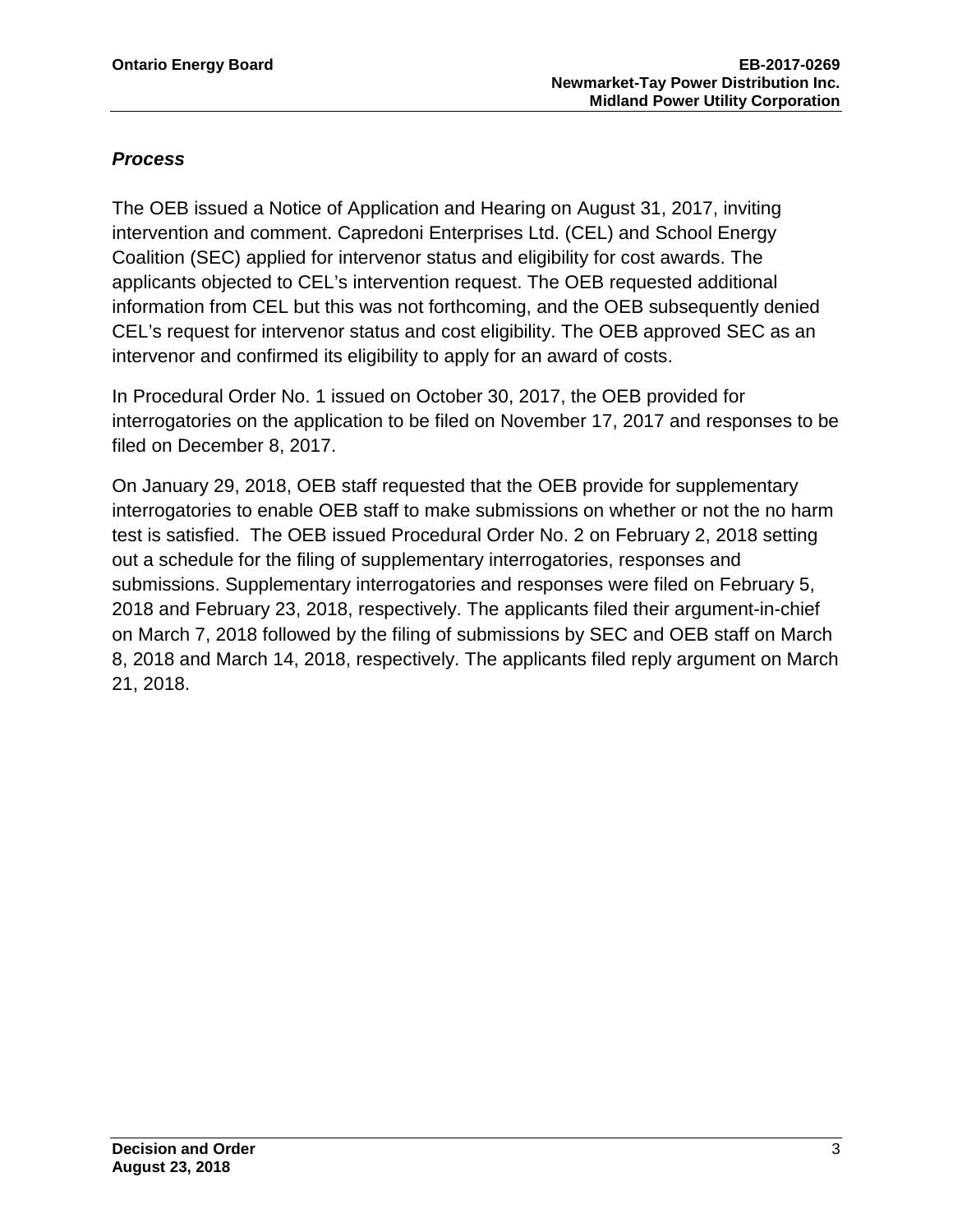## <span id="page-5-0"></span>**3 REGULATORY PRINCIPLES**

### <span id="page-5-1"></span>**3.1 The No Harm Test**

The OEB applies the no harm test in its assessment of consolidation applications.<sup>2</sup> The OEB considers whether the no harm test is satisfied based on an assessment of the cumulative effect of the transaction on the attainment of its statutory objectives. If the proposed transaction has a positive or neutral effect on the attainment of these objectives, the OEB will approve the application.

The statutory objectives to be considered are those set out in section 1 of the Act:

- 1. To protect the interests of consumers with respect to prices and the adequacy, reliability and quality of electricity service.
	- 1.1 To promote the education of consumers.
- 2. To promote economic efficiency and cost effectiveness in the generation, transmission, distribution, sale and demand management of electricity and to facilitate the maintenance of a financially viable electricity industry.
- 3. To promote electricity conservation and demand management in a manner consistent with the policies of the Government of Ontario.
- 4. To facilitate the implementation of a smart grid in Ontario.
- 5. To promote the use and generation of electricity from renewable energy sources in a manner consistent with the policies of the Government of Ontario, including the timely expansion or reinforcement of transmission systems and distribution systems to accommodate the connection of renewable energy generation facilities.

While the OEB has broad statutory objectives, in applying the no harm test the OEB has focused on the objectives that are most directly relevant to the impact of the proposed transaction, namely, price, reliability and quality of electricity service to customers, as well as the cost effectiveness, economic efficiency and financial viability of the consolidating utilities.

<span id="page-5-2"></span><sup>2</sup> The OEB adopted the no harm test in a combined proceeding (RP-2005-0018/EB-2005-0234/EB-2005- 0254/EB-2005-0257) as the relevant test for determining applications for leave to acquire shares or amalgamate under section 86 of the Act and it has been subsequently applied in applications for consolidation.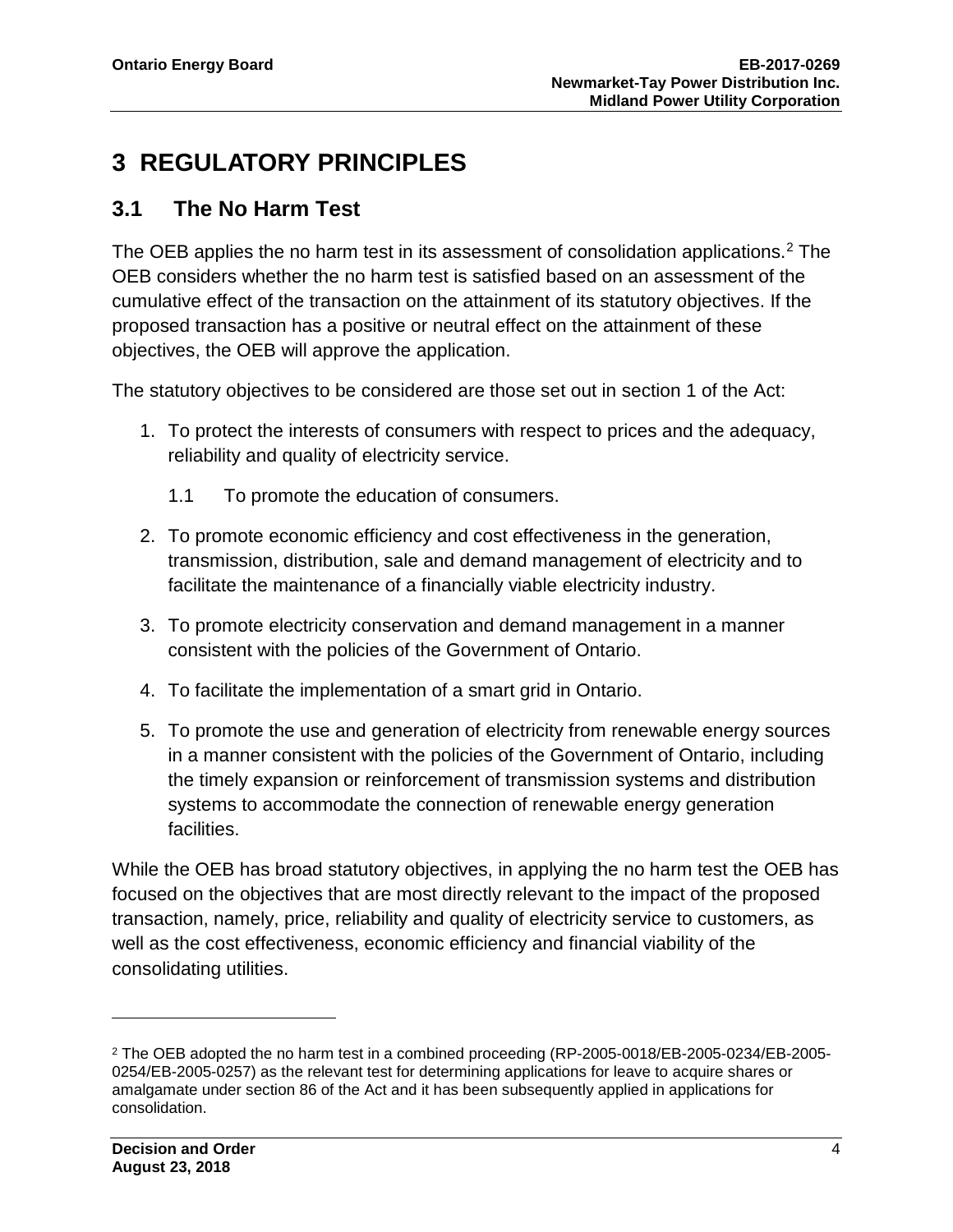The OEB considers this an appropriate approach, given the performance-based regulatory framework under which regulated entities are required to operate and the OEB's existing performance monitoring framework.

## <span id="page-6-0"></span>**3.2 OEB Policy on Rate-Making Associated with Consolidation**

To encourage consolidations, the OEB has put in place policies on rate-making that provide consolidating distributors with an opportunity to offset transaction costs with savings achieved as a result of the consolidation. The OEB's 2015 Report<sup>[3](#page-6-1)</sup> permits consolidating distributors to defer rebasing for up to ten years from the closing of the transaction.

The OEB's Handbook $4$  sets out that the extent of the deferred rebasing period is at the option of the distributor and no supporting evidence is required to justify the selection of the deferred rebasing period. Consolidating entities, must, however, select a definitive timeframe for the deferred rebasing period. This is to allow the OEB to assess any proposed departure from this stated plan. The Handbook states that when a consolidated entity has opted for a deferred rebasing period, it has committed to a plan based on the circumstances of the consolidation and that if it seeks to amend the deferred rebasing period, the OEB will need to understand whether any change to the proposed rebasing timeframe is in the best interest of customers.

The 2015 Report requires consolidating entities that propose to defer rebasing beyond five years to implement an earnings sharing mechanism for the period beyond five years to protect customers and to ensure that they share in increased benefits from consolidation.

<span id="page-6-1"></span><sup>3</sup> EB-2014-0138 Report of the Board on Rate-making Associated with Distributor Consolidation, March 26, 2015

<span id="page-6-2"></span><sup>4</sup> Handbook to Electricity Distributor and Transmitter Consolidation, January 19, 2016, pp. 12-13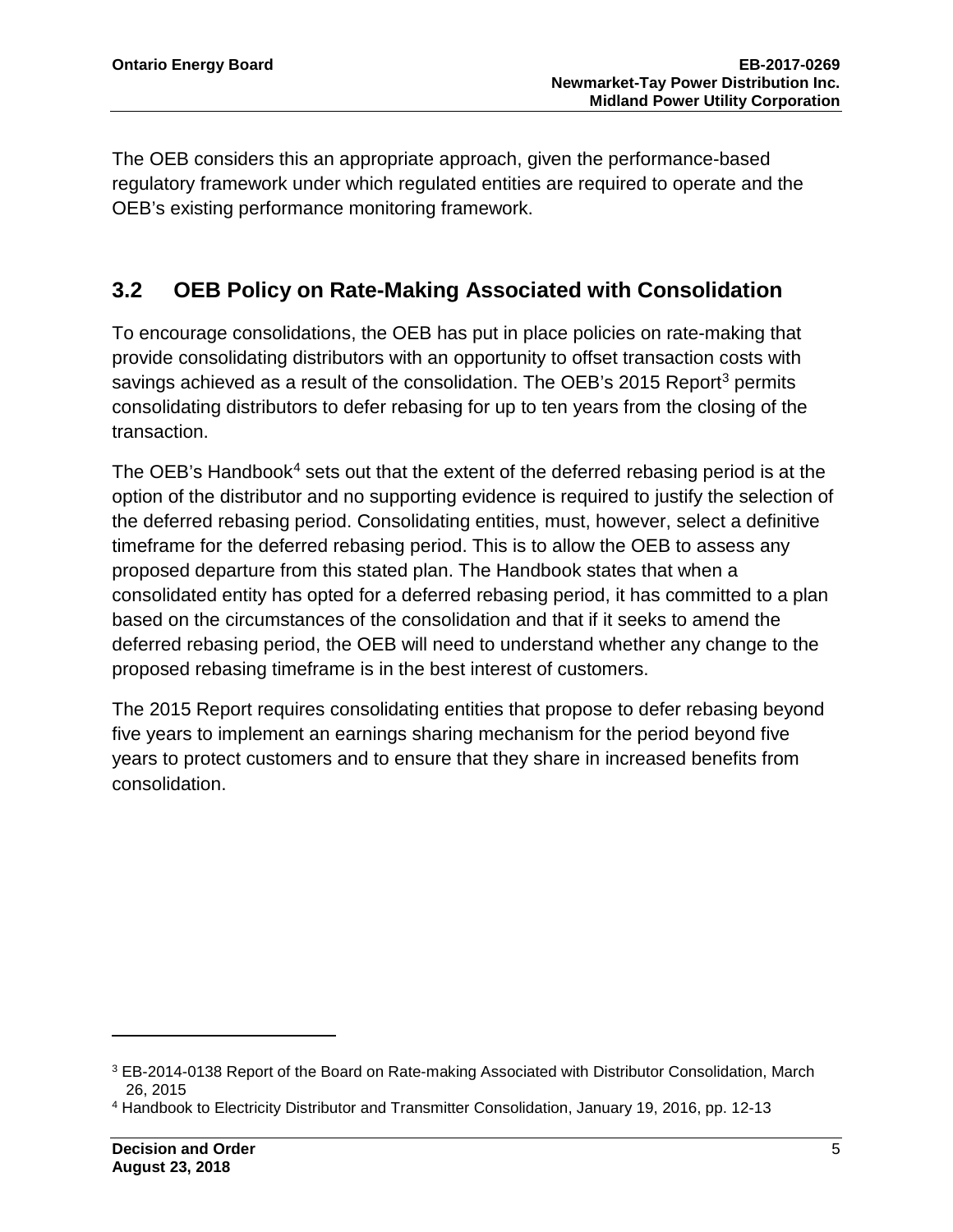## <span id="page-7-0"></span>**4 DECISION ON THE ISSUES**

### <span id="page-7-1"></span>**4.1 Application of the No Harm Test**

### **Price**

In its review of a consolidation proposal, the OEB reviews the underlying cost structures of the consolidating utilities. As distribution rates are based on a distributor's current and projected costs, the OEB has stated that it is important for the OEB to consider the impact of a transaction on the cost structure of consolidating entities both now and in the future, particularly if there appear to be significant differences in the size or demographics of consolidating distributors.[5](#page-7-2)

Electricity distribution rates are currently based on a return on the historic value of the assets. The Handbook sets out that if a premium has been paid above the historic value, this premium is not recoverable through distribution rates and no return can be earned on the premium. Shareholders are permitted to recover the premium over time through savings generated from efficiencies of the consolidated entity. The OEB has stated that in considering the appropriateness of purchase price or the quantum of the premium that has been offered, only the effect of the purchase price on the underlying cost structures and financial viability of the regulated utilities will be reviewed.[6](#page-7-3)

The applicants have agreed on a purchase price of \$27.7 million which includes a premium of \$11.9 million.

The applicants have selected a ten year deferred rebasing period and indicated that the consolidated entity will rebase and harmonize rates in year 11. NT Power has projected that when rates are harmonized, residential customers of Midland Power will see a distribution rate reduction as a result of the lower residential distribution rates of NT Power and the efficiencies generated from the contiguous service areas of Tay and Midland. NT Power anticipates an increase in distribution rates for Midland Power's General Service (GS) customers when rates are harmonized but states that will be mitigated by applying the efficiencies and lower cost structures expected as a result of the proposed transaction. [7](#page-7-4)

<span id="page-7-2"></span><sup>5</sup> Handbook, p.6

<span id="page-7-3"></span><sup>6</sup> Handbook, p.8

<span id="page-7-4"></span><sup>7</sup> OEB Staff IR 5(b)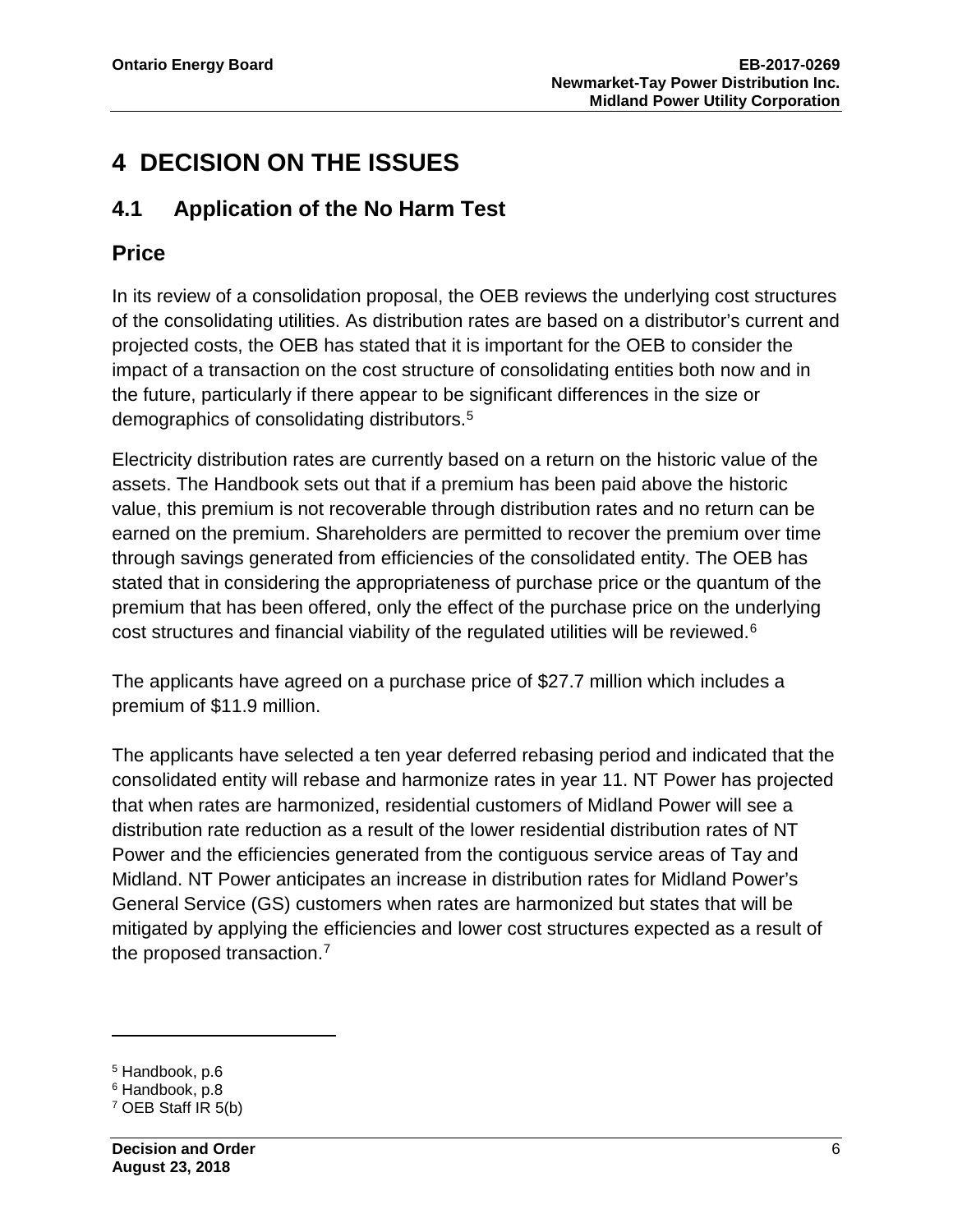## **Economic Efficiency and Cost Effectiveness**

#### *Cost Synergies/Efficiencies*

According to the application, cost savings are anticipated to arise from efficiencies in business operations – reductions in management and staff through natural attrition (retirement and employee departures), reduced governance costs (i.e. single Board of Directors), the elimination of duplicate memberships and professional fees, reduced fleet maintenance and reduced consulting costs through redeployment of existing staff resources.[8](#page-8-0) The applicants have not included potential savings from the opportunity to move to a direct connection to the grid for the Tay and Midland areas in their estimated OM&A cost savings.

The applicants' evidence included a table reflecting cost synergies over the ten year deferred rebasing period (2018-2027) showing estimated OM&A cost savings ranging from \$0.2 million in year one to \$1.4 million in year 10.[9](#page-8-1)

OEB staff submitted that by year 10, cumulative efficiencies would amount to \$1.3 million. OEB staff questioned the applicants' expected efficiencies and whether they would be sufficient to mitigate rates as proposed by NT Power, given that NT Power anticipated using these efficiencies to finance the recovery of the premium as well. OEB staff expressed concern regarding debt incurred to finance the premium, which it argued should be a shareholder issue and not reflected in the realized return on equity (ROE) for regulatory purposes.

In reply submissions the applicants argued that OEB staff's understanding of the cumulative efficiencies is incorrect and that total estimated efficiencies over the 10 year period amount to \$9.5 million.[10](#page-8-2)

OEB staff submitted that the OEB should require NT Power to establish sub-accounts of Long-term Debt and Interest Expense accounts to separate the long-term debt and interest expense associated with the debt incurred to fund the purchase price premium from other debt and associated interest expense incurred for financing assets used to provide electricity distribution services to ratepayers. OEB staff further submitted that the consolidated NT Power should report  $RRR<sup>11</sup>$  $RRR<sup>11</sup>$  $RRR<sup>11</sup>$  and other reporting requirements,

<span id="page-8-0"></span><sup>8</sup> OEB Staff IR 7(b)

<span id="page-8-1"></span><sup>9</sup> Application, Exh.B/p. 23

<span id="page-8-2"></span><sup>10</sup> Newmarket-Tay Reply Argument, p. 4

<span id="page-8-3"></span><sup>11</sup> OEB Electricity Reporting and Record Keeping Requirements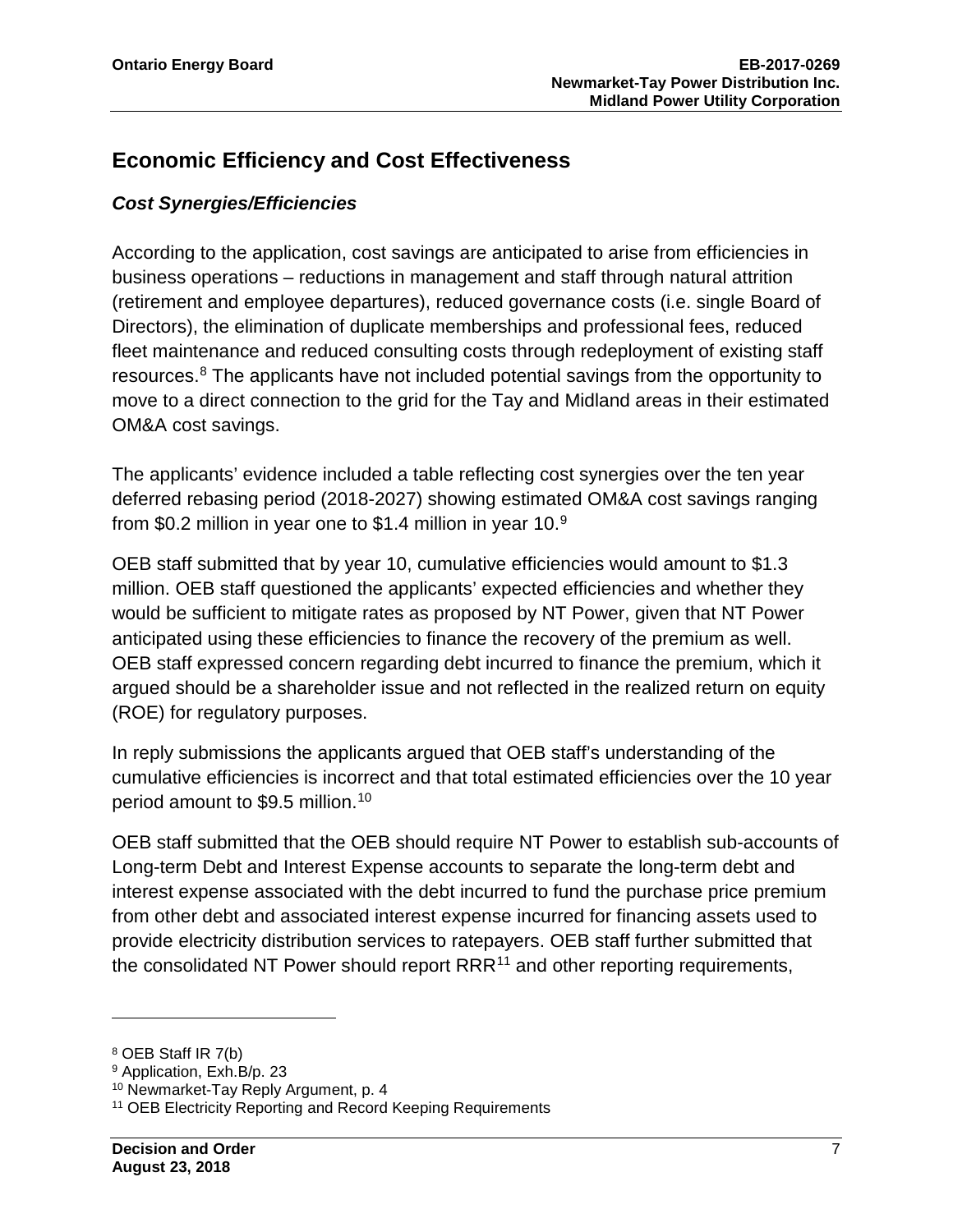including the achieved ROE on a regulated basis absent the impact of the debt incurred to finance the purchase price premium.<sup>[12](#page-9-0)</sup>

In reply argument, the applicants stated that the premium will be funded by the cash payment of the purchase and the anticipated cost synergies between years 1 to 10 and any premium not recovered after year 10 will be funded from the consolidated entity's ROE. NT Power stated that it would report the financial impact of the premium remaining by the annual ROE reconciliation schedule with the RRR filings.

With respect to OEB staff's submission relating to the establishment of sub-accounts, NT Power submitted that it would use sub-accounts associated with the OEB's *Accounting Procedure Handbook* to track the portion of the purchase premium associated within short term debt, long term debt, interest expense and tax expense. In its view, this will facilitate reporting of ROE and provide assurance that funding of the premium is a shareholder responsibility.

OEB staff submitted that the OEB should order NT Power to submit a rate mitigation plan upon rebasing which would involve mitigating any cost increases to NT Power's GS customers by having NT Power's shareholders absorb more of the cost increase. NT Power submitted that such an order is inappropriate at this time as rate mitigation is a matter that would, if applicable, be addressed at the time of rebasing.

#### *Continued Use of Midland Power Name and Brand*

Section 6.16 of the Share Purchase Agreement (SPA) contemplates the continued use of the Midland Power name and brand following the amalgamation.

This was confirmed in response to interrogatories<sup>[13](#page-9-1)</sup> where the applicants stated that they would continue using the Midland Power name and brand in Midland Power's current service territory during the deferred rebasing period. The continued use of the name and brand would be reflected on customer bills or invoices as well as signage existing at the closing date. The applicants also indicated that they will maintain separate websites for each of the predecessor utilities.

The applicants indicated that "the continued use of the Midland Power brand is intended to be a transitional mechanism … to provide Midland customers with reassurance that,

<span id="page-9-0"></span><sup>12</sup> OEB Staff Submission, p. 21

<span id="page-9-1"></span><sup>13</sup> OEB Staff IR 1-Staff-4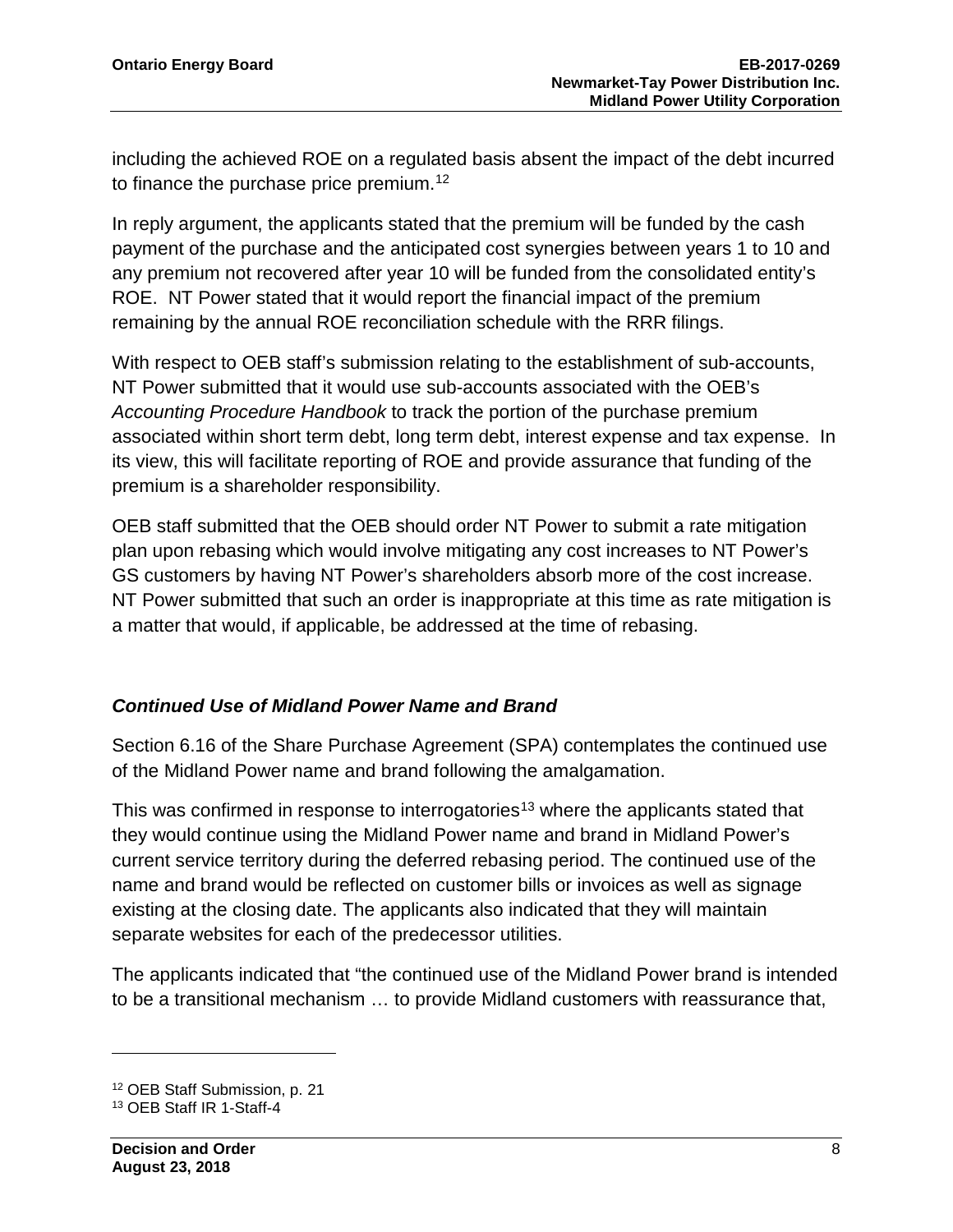while ownership is changing, customers can expect to experience the same or improved quality of service…".[14](#page-10-0)

At the same time, the application requests approval for the cancellation of Midland Power's electricity distribution licence, the amendment of NT Power's licence to incorporate the Midland Power service area and the transfer of Midland Power's rate order to NT Power.

The applicants submitted that branding and licensing are mutually exclusive, with branding used to identify and distinguish an organization for its customers, while licensing is a legal requirement.<sup>[15](#page-10-1)</sup> The applicants asserted that continuing the Midland Power brand for 10 years will not create confusion for customers as all bills, correspondence and the Midland Power website will contain a statement that Midland Power is owned and operated by NT Power. In response to interrogatories,<sup>[16](#page-10-2)</sup> the applicants claimed that no synergies are foregone as a result of its proposed Midland Power branding strategy.

OEB staff questioned the cost effectiveness of the applicants' proposal and how it is reconciled to the OEB's expectation that consolidating entities operating as one entity as soon as possible after the transaction is in the best interest of consumers.<sup>17</sup>

OEB staff also questioned the separate branding given that the Midland and Tay areas are contiguous and the applicants' consolidation plans call for common operations, a future direct connection to the grid, and for Midland Power's operations centre to be used to service Midland and Tay customers.

OEB staff submitted that, if the OEB approves the application, the OEB should not permit separate branding for the Midland Power service area as the applicants have not provided reasonable explanations for deviating from the Handbook and the separate brand strategy may lead to more customer confusion, rather than less.

In its reply argument, NT Power submitted that it intends to consolidate billing and maintenance and that only printed consumer bills will use the Midland Power brand. The applicants have proposed that as fleet vehicles and other physical assets bearing the Midland brand are replaced, they will bear the NT Power brand.

<span id="page-10-0"></span><sup>14</sup> OEB Staff Supplementary IR -1 (a)

<span id="page-10-1"></span><sup>15</sup> *Ibid.*

<span id="page-10-2"></span> $16$  OEB Staff IR 2-Staff- IR 1 (c)

<span id="page-10-3"></span><sup>17</sup> 2015 Report, p. 7 and Handbook, p.13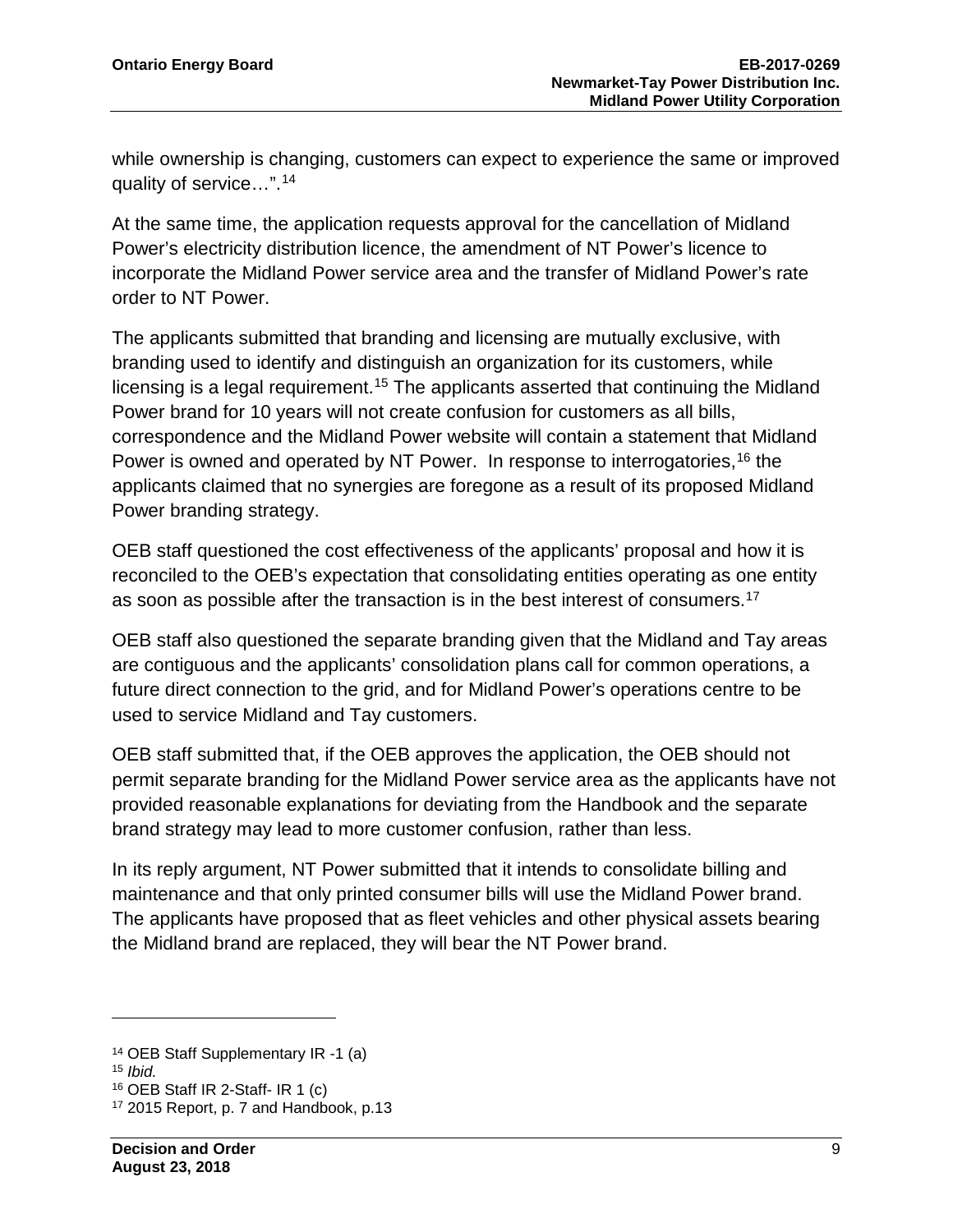NT Power argued that the proposed branding and website strategy was implemented when Newmarket Hydro Ltd. and Tay Hydro Electric Distribution Inc. merged in 2007 and that it received no customer complaints or any indication that there was confusion with respect to the corporate branding. NT Power also submitted that its proposal is more cost-effective and less confusing to customers.<sup>[18](#page-11-0)</sup>

#### **OEB Findings**

The OEB accepts the applicants' statement that synergies resulting from the merger, including reductions in management and staff through natural attrition, reduced governance costs, the elimination of duplicate memberships and professional fees, reduced fleet maintenance, and reduced consulting costs will result in lower cost structures that ultimately benefit customers.

The OEB accepts NT Power's submission regarding the level of the projected savings and that OEB staff's interpretation of the evidence with respect to the total savings is incorrect.

OEB staff's proposals that arose due to its concern with what appeared to be insufficient savings potential to cover the cost of the transaction and premium are therefore not necessary.

The OEB accepts NT Power's commitment to report the financial impact of the premium remaining by the annual ROE reconciliation schedule with the RRR filings.

The OEB agrees with the applicants that a rate mitigation plan is not required until rebasing, at which time the need for mitigation can be considered.

With respect to the continued use of the Midland Power name and brand, the OEB does not consider the proposed plan to present the potential for undue harm to existing or new customers. NT Power's approach appears to have appropriately balanced the cost of a rapid makeover of its branding and outward facing customer engagement platforms against any potential confusion the legacy branding may cause.

The OEB need not consider what may be the best plan with respect to merging activities, but rather whether the proposed plan presents harm to customers in comparison to the status quo.

<span id="page-11-0"></span><sup>18</sup> OEB Supplementary IR 1(b)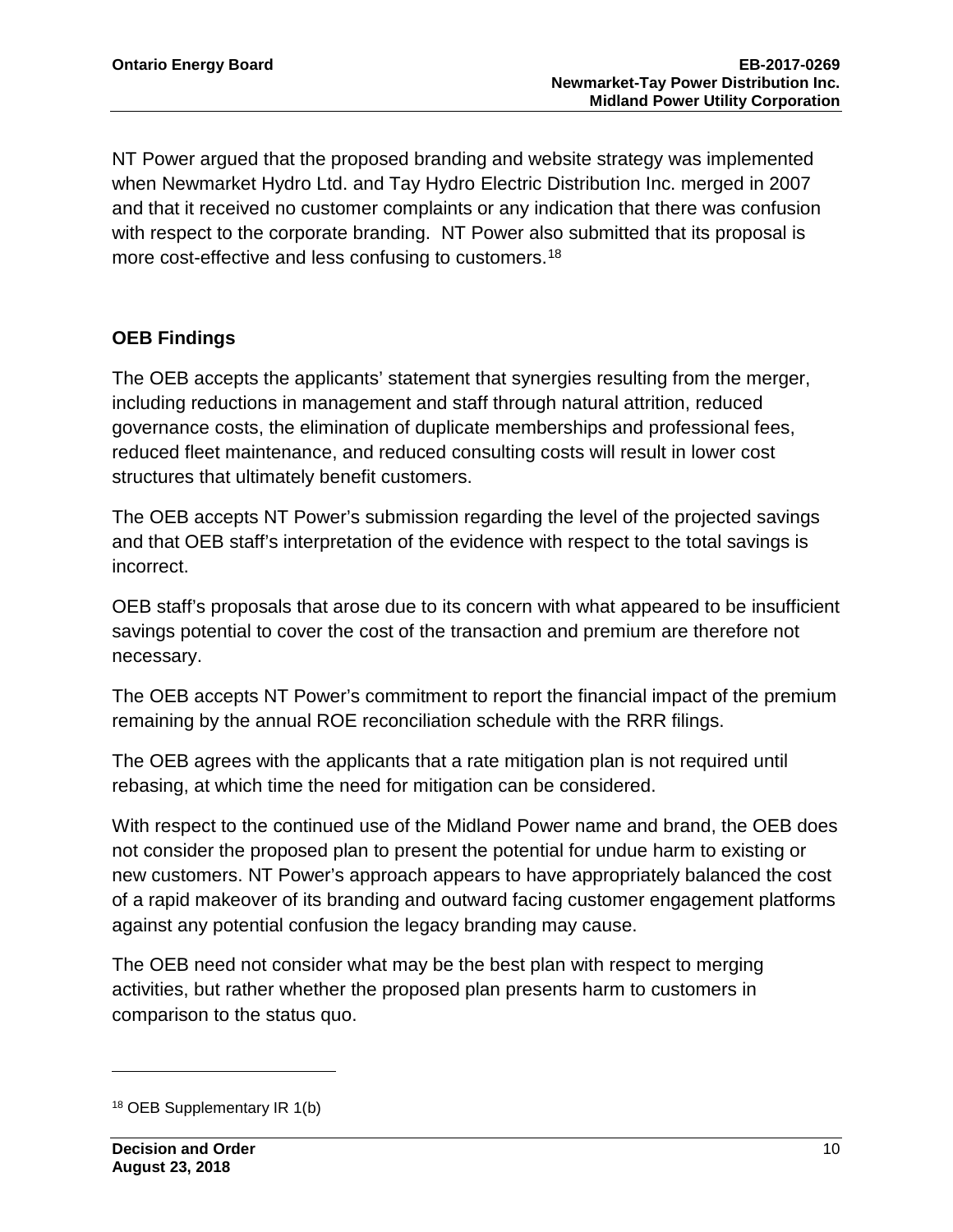### **Reliability and Quality of Electricity Service**

NT Power anticipates that it will be able to maintain existing Midland Power service levels and quality standards and provided a comparison of SAIDI and SAIFI statistics for NT Power and Midland Power.

OEB staff observed that from 2014 to 2016, the SAIDI and SAIFI statistics for Midland Power were lower indicating better performance than NT Power. OEB staff also observed that in 2016, NT Power's SAIDI and SAIFI were at their highest levels and asked NT Power to explain how the no harm test is satisfied with respect to the expected reliability for Midland Power customers in light of the statistics provided.<sup>[19](#page-12-0)</sup>

In its response, NT Power stated that its SAIDI and SAIFI statistics were better than Midland Power's with the exception of 2014 and 2015 when Midland Power had exceptionally good reliability. NT Power submitted that the amalgamation will provide opportunities to implement best practices from both NT Power and Midland Power.

NT Power stated that it is committed to retaining all of Midland Power's staff members, as well as continuing the existing level of operational capability in the Midland and Tay communities in order to continue providing the best possible service levels and quality standards to Midland Power's customers. The applicants submitted that this local knowledge, in combination with NT Power's Tay area operations and staff, will allow NT Power to operate the distribution system in a manner that is expected to maintain or improve reliability.[20](#page-12-1)

In the application, NT Power stated that it sees an opportunity for improving reliability and expects lowered losses and costs for Midland and Tay customers through the direct connection to the grid that it expects to establish for the Tay and Midland areas, if the proposed amalgamation is approved. NT Power submitted that the direct grid connection enables the consolidated entity to use local resources to service certain outages instead of waiting for Hydro One to address an issue with its system. NT Power anticipates that a direct grid connection would lead to measurable improvements in outage durations. The application indicates that the Tay and Midland Power operations and administrative facilities will be consolidated which is expected to result in cost savings. In response to interrogatories,  $21$  the applicants clarified that Midland Power's

<span id="page-12-0"></span><sup>19</sup> OEB Staff IR 1-Staff-10

<span id="page-12-1"></span><sup>20</sup> Application, pp. 22 and 24

<span id="page-12-2"></span><sup>21</sup> OEB Staff IR 1-Staff-8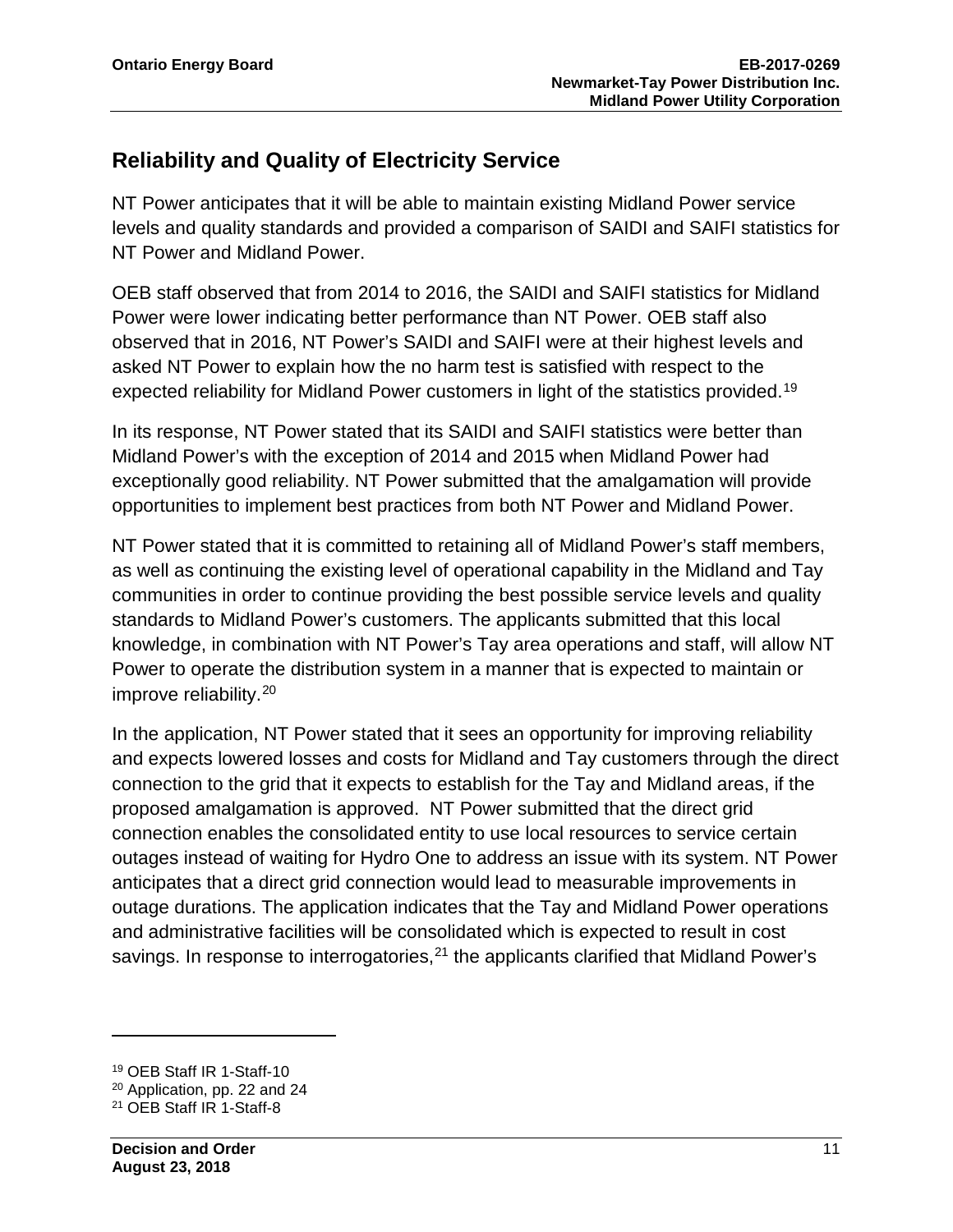existing operations centre will serve Tay and Midland Power customers and that no new operations centre is contemplated.

The applicants submitted that these proposed changes make the most efficient use of the facilities with minimal transition costs and impact on Tay and Midland Power customers that require in-person contact with the distributor as the facilities are within six kilometers of each other.

In response to interrogatories inquiring about the filing of a Distribution System Plan (DSP) following the consolidation, the applicants confirmed that NT Power filed a DSP in December 2015. They also confirmed that a DSP will be filed for the Midland rate zone after the proposed consolidation closes and that a DSP for the consolidated entity will be filed by December 2020.<sup>[22](#page-13-0)</sup>

OEB staff submitted that the amalgamated entity can reasonably be expected to meet service quality and reliability standards currently provided by each of the amalgamating distributors. OEB staff also submitted that the OEB is able to monitor performance of the amalgamated entity through performance scorecards as well as the OEB's RRR.<sup>[23](#page-13-1)</sup> Similarly, SEC's submissions stated that both distributors have reasonably good reliability and customer service results, and there is no reason to believe that their performance in either case will decline after a consolidation.[24](#page-13-2)

OEB staff submitted that the applicants' proposals for the filing of the DSPs for the Midland Power rate zone and for the consolidated entity are reasonable.

SEC submitted that there would appear to be little value in asking Midland Power to file a separate DSP when a consolidated DSP will be filed in a reasonable time-frame. SEC also submitted that the applicants' commitment to file a consolidated DSP by the end of 2020 should be made a condition of approval of the amalgamation. SEC noted that the applicants' plans for a direct grid connection for the Midland and Tay areas could have significant positive benefits but could also result in an Incremental Capital Module (ICM) application.<sup>[25](#page-13-3)</sup> SEC submitted that the filing of a consolidated DSP by the end of 2020 allows the applicants to consider the direct grid connection changes in the context of their overall system and will give the OEB and customers visibility as to the changes proposed.[26](#page-13-4)

<span id="page-13-0"></span><sup>22</sup> SEC IR 15(d) and 20; OEB Staff IR 2-Staff-14

<span id="page-13-1"></span><sup>23</sup> OEB staff submissions, p.16

<span id="page-13-2"></span><sup>24</sup> SEC submissions, p.3

<span id="page-13-3"></span><sup>25</sup> OEB Staff IR 9

<span id="page-13-4"></span><sup>26</sup> SEC submissions, p.5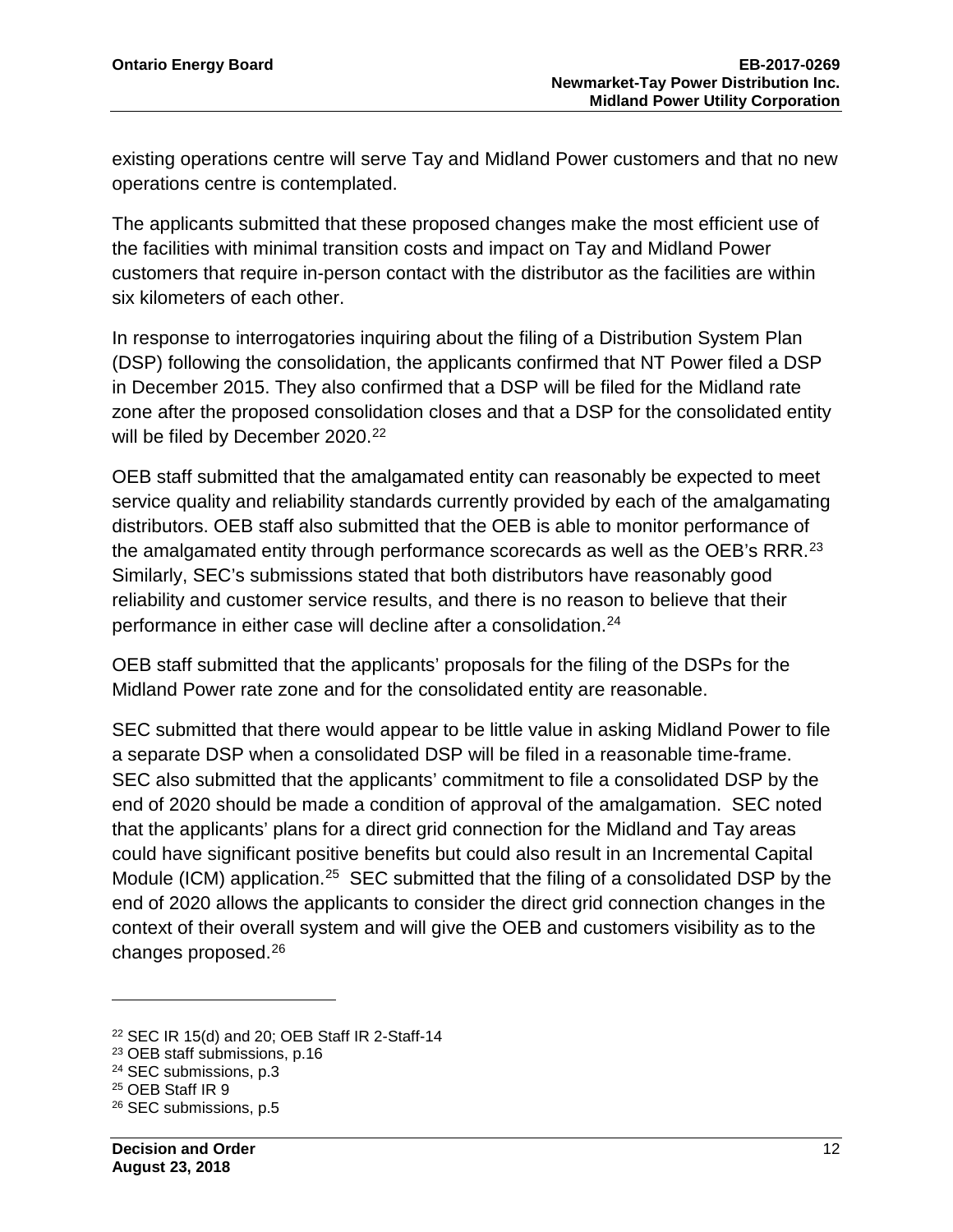In reply argument, the applicants agreed with SEC's submission that the filing of a consolidated DSP by December 2020 be made a condition of approval.

#### **OEB Findings**

The OEB finds that it is reasonable to expect that service levels experienced by customers of the proposed merged entity can be maintained at existing levels. Both utilities have historically had good reliability indicators and satisfactory customer service results. There is no indication in the application as proposed that would lead the OEB to determine that service levels would decline as a result of the merger.

The OEB's determination is not dependent on the realization of the possible direct grid connection referenced in the evidence, but as noted below considers its possible benefits in the context of good planning.

The OEB expects utilities to continuously and effectively plan for the management of their distribution systems. In the absence of the proposed acquisition of Midland Power, the OEB would have expected Midland Power to demonstrate that the welfare of its customers was being considered in an effective planning process. The OEB notes that NT Power agrees with SEC's proposal to include the filing of a consolidated DSP by December 2020 as a condition of approval.

In order to ensure the customers of Midland Power receive the same level of consideration from a planning perspective as they otherwise would have in the absence of the proposed acquisition, the OEB will include such a condition.

### **Financial Viability**

#### *Purchase Price Premium and Financing of the Transaction*

The purchase price that has been agreed upon by the consolidating distributors is \$27.7 million which includes a premium of \$11.9 million. NT Power has indicated that the transaction costs and expenses amount to \$1.2 million, which includes \$0.2 million that NT Power has agreed to pay in respect of Midland Power's transaction costs and expenses.<sup>[27](#page-14-0)</sup>

<span id="page-14-0"></span><sup>27</sup> OEB Staff Supplementary IR 3(a)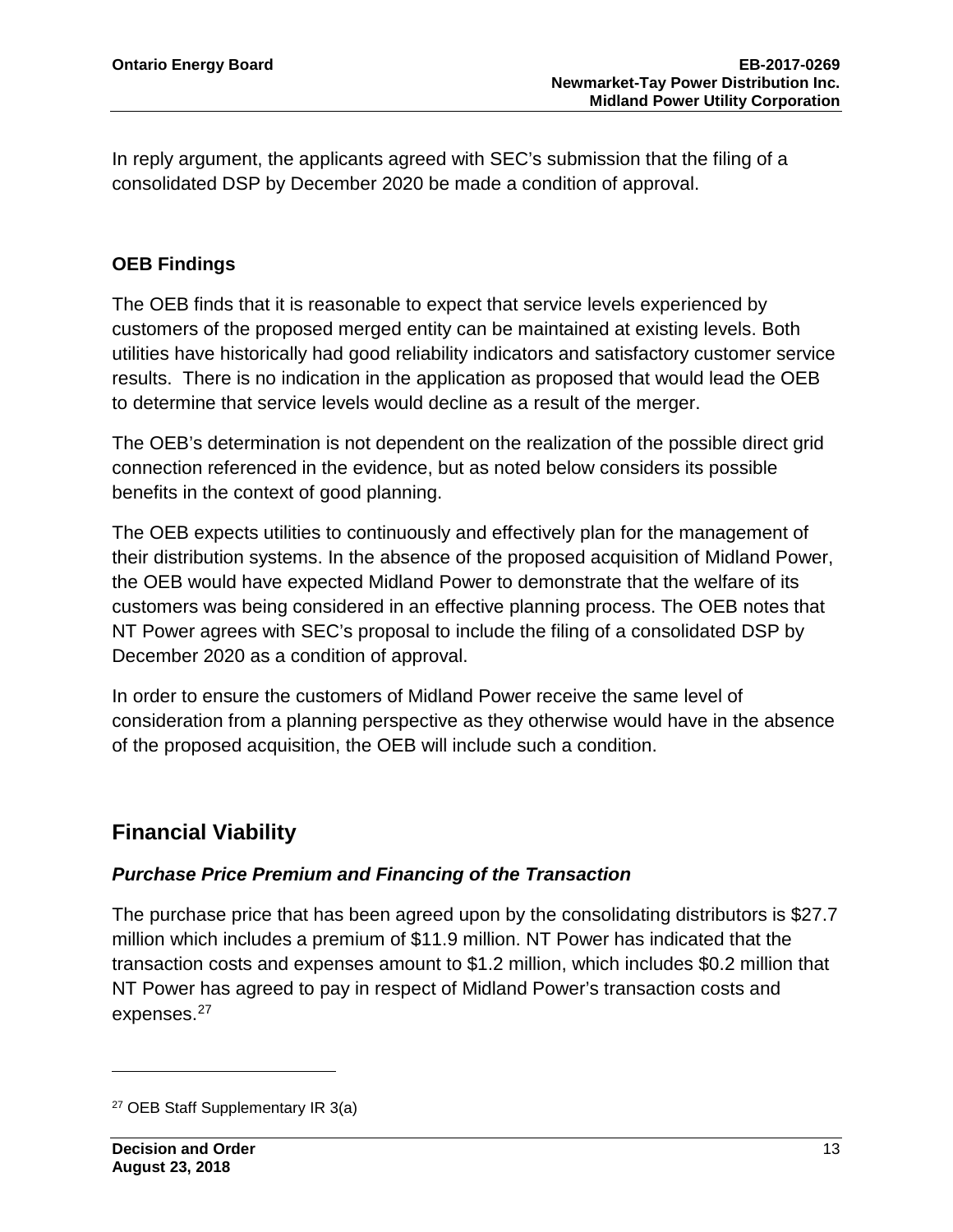NT Power explained that it is financing the acquisition cost consisting of Midland Power's book value, premium and transaction costs and expenses through cash (10%) and new term debt (90%) which will be amortized over twenty-five (25) years. The cash portion of the acquisition cost will be used to partially fund the premium and transaction costs and expenses. NT Power will account for the debt in two components: 1) a premium, transaction costs and expenses component, and 2) a book value component.

NT Power stated that during the deferred rebasing period, efficiencies will increase the applicants' ROE and this increase will be used to fund the amortization of the premium, transaction costs and expenses component. The residual amortization of the premium and transaction costs and expenses component from year 11 onwards will continue to be funded from ROE. In NT Power's view, this accounting treatment will ensure that ratepayers will pay no portion of the premium, transaction costs and expenses.

OEB staff inquired how the applicants' proposal to recover the premium from the consolidated entity's ROE beginning in year 11 is consistent with the OEB's expectation that the transaction costs, including the premium, are recovered from efficiencies generated during the deferred rebasing period. The applicants responded that there is no OEB requirement that a premium must be fully recovered from efficiencies generated during the deferred rebasing period and that this is a shareholder issue that does not impact electricity distribution ratepayers.<sup>[28](#page-15-0)</sup> The applicants submitted that the consolidated entity has the financial capacity to fund the new term debt (up to \$50 million of financing capacity available) over the 25-year amortization period.

OEB staff made submissions on the understanding that the efficiencies gained from the proposed consolidation amount to \$1.3 million over the 10 year deferred rebasing period. OEB staff submitted that if the proposed consolidation is approved, the OEB should make clear in its decision that it expects NT Power to track recovery of the acquisition premium, given that a large proportion of the premium is expected to be recovered after rebasing of the consolidated entity.

In its reply argument, the applicants submitted that OEB staff has misunderstood the applicants' evidence regarding the estimated efficiencies and asserted that they will amount to \$9.5 million over the ten year deferred rebasing period, not \$1.3 million as understood by OEB staff. The applicants also submitted that the purchase price premium of \$11.9M is 12% of NT Power's 2016 net fixed assets.

<span id="page-15-0"></span><sup>28</sup> OEB Staff IR 2-Staff-5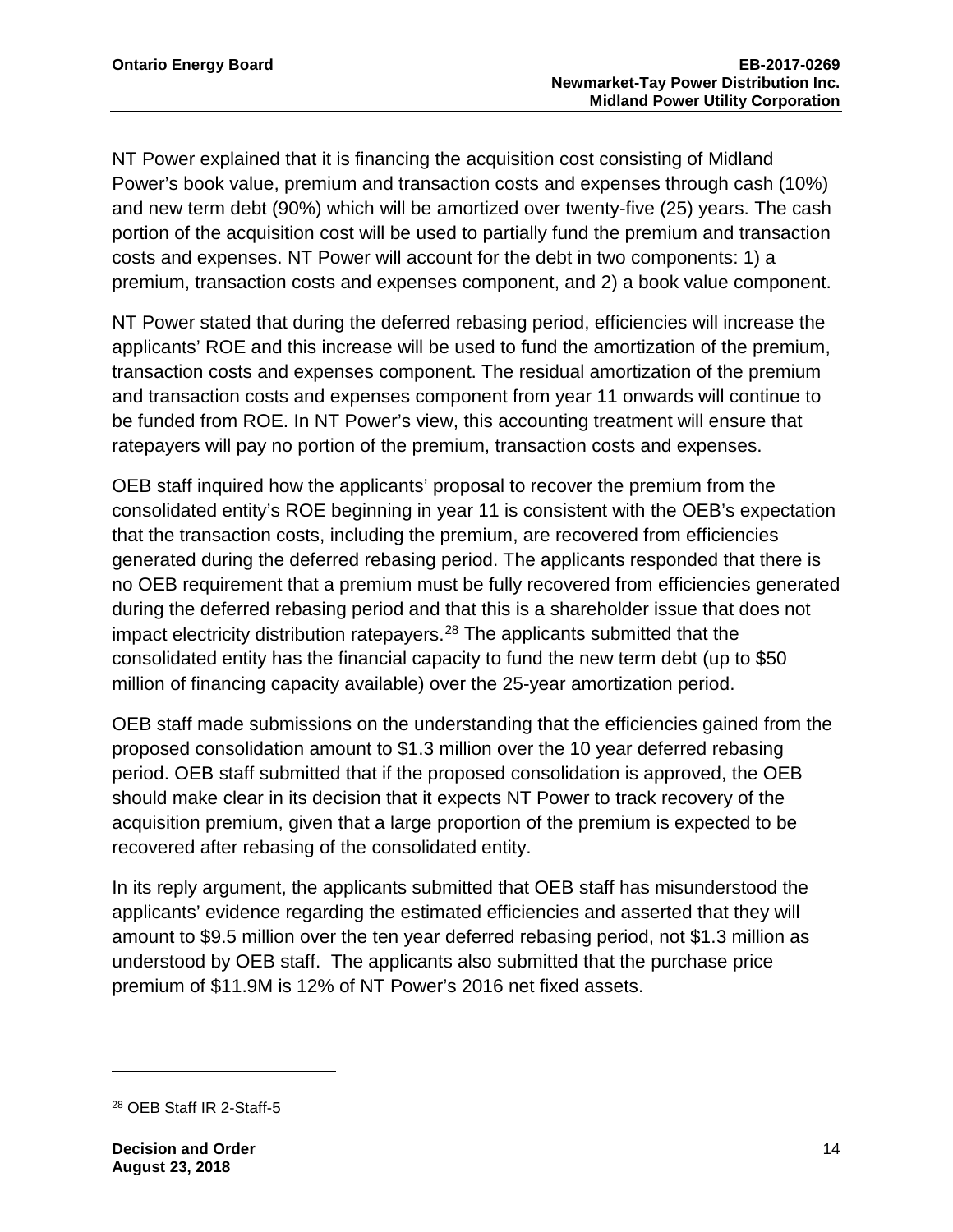#### **OEB Findings**

The OEB accepts NT Power's submission regarding the level of the projected savings and that OEB staff's interpretation of the evidence with respect to the total savings is incorrect.

OEB staff's concerns that arose due to its understanding that there were insufficient savings potential to cover the cost of the transaction and premium are therefore unwarranted.

The OEB does not consider the financial viability of NT Power to be at risk as a result of the proposed acquisition.

## <span id="page-16-0"></span>**4.2 Rate-making Considerations**

## **Deferred Rate Rebasing**

The applicants requested approval for a ten year deferred rebasing period for Midland Power and for the consolidated entity.

SEC submitted that while the applicants have proposed a ten year deferred rebasing period, NT Power also proposed that it be allowed to choose whether to continue on the ten year deferral or not, in effect having an unfettered discretion to file a cost of service application at any time. SEC submitted that the OEB should make it clear that the ten year deferral period, if allowed, is a fixed period and cannot be shortened by the applicants and the consolidated entity except under the normal rules for early rebasing.[29](#page-16-1) 

SEC noted that the applicants have not had a recent detailed OEB review of their costs as Midland Power last rebased in 2013 and NT Power last rebased in 2010, and the applicants have now proposed a ten year deferral period, during which utility operations and management will be increasingly opaque to the OEB. SEC submitted that the OEB should consider whether to require additional reporting, or perhaps even a shorter deferred rebasing period, so that the OEB's ability to regulate the applicants effectively is not compromised by lack of timely and thorough information.<sup>[30](#page-16-2)</sup>

<span id="page-16-1"></span><sup>29</sup> SEC submissions, p. 3

<span id="page-16-2"></span><sup>30</sup> SEC submissions, p. 4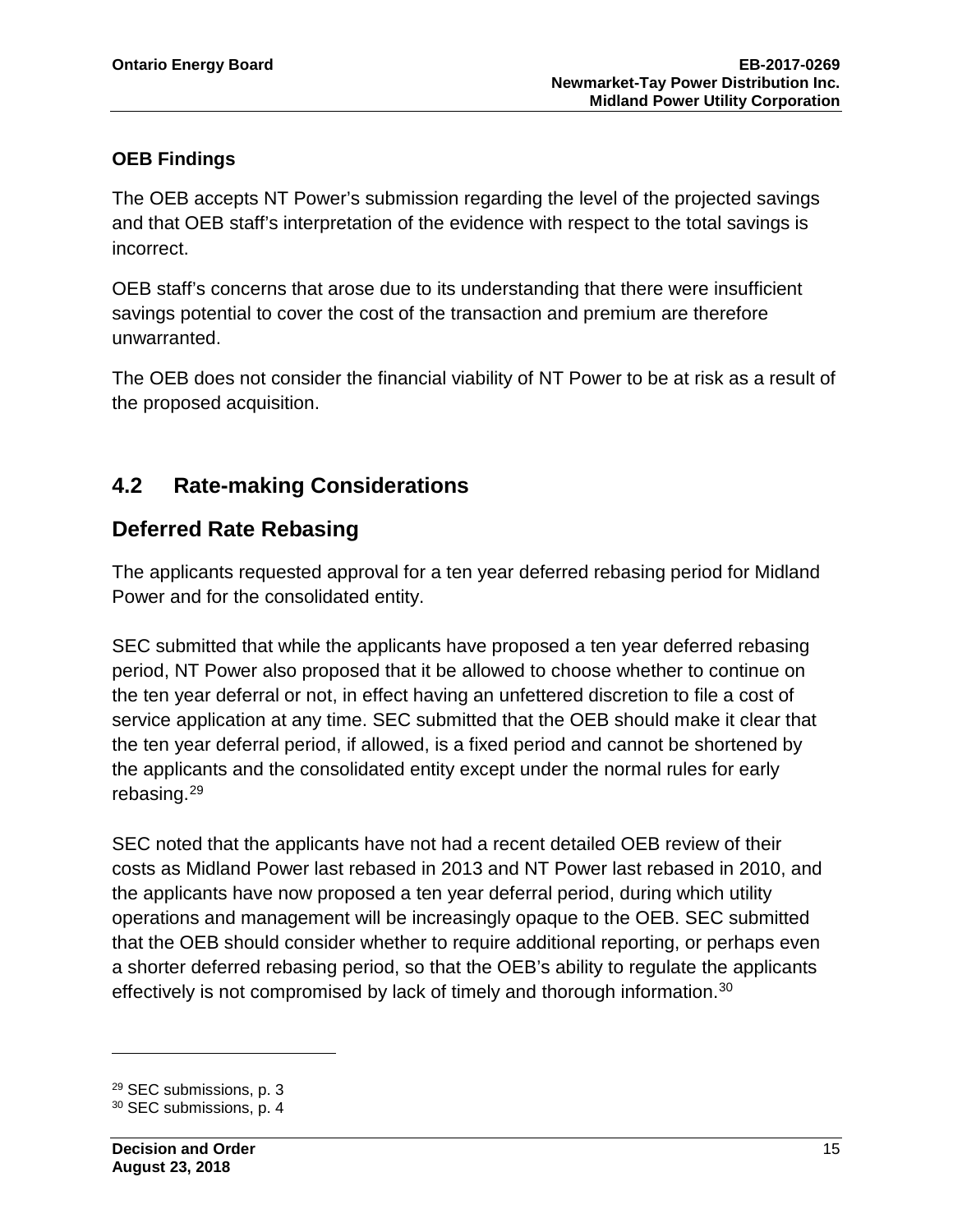NT Power responded in its reply argument that it is not proposing that it could choose whether or not to continue on the ten year deferral that it has proposed for Midland Power and for the consolidated entity. However, despite this ten year deferred rebasing proposal, NT Power considers that it can at any time migrate from its existing rate plan (Annual IR) to a different option, potentially rebasing for the current NT Power service territory only arguing that this is permitted by the Handbook and 2015 Report.<sup>[31](#page-17-0)</sup>

As part of its interrogatories and in its submissions,  $32$  SEC provided a table comparing NT Power's and Midland Power's annual distribution bills. SEC argued that NT Power's rates for the GS>50 class are 32.5% above the provincial average primarily because cost allocation and rate design was last done for NT Power in 2010 and, while NT Power's revenue to cost ratio was within the OEB's then maximum level, that would not be the case today. SEC further argued that this matter would normally have been addressed if NT Power had rebased in 2014 or 2015 but since it did not rebase, this matter was not addressed.

SEC submitted that given the applicants' proposed ten year deferred rebasing period, the cost allocation and rate design would remain out of date for a total of twenty years and by that time, the load shapes would be twenty-five years old. SEC argued that this results in the GS>50 class overpaying for incorrectly allocated costs and transmission charges and that the GS>50 class will continue to do so until the allocation is addressed. SEC submitted that the applicants should be required to update their cost allocation models within twelve months of completing the proposed transaction and file this with the OEB, together with a proposal to adjust over time any rates that are too high or too low relative to the OEB's cost allocation policies.<sup>33</sup>

NT Power responded stating that SEC's proposal regarding cost allocation is not appropriate because this is a section 86 proceeding relating to the approval of the applicants' proposed sale/purchase and amalgamation and not a cost of service rate proceeding.

<span id="page-17-0"></span><sup>&</sup>lt;sup>31</sup> NT Power Reply Argument, p. 13

<span id="page-17-1"></span><sup>32</sup> SEC IR 5 and submissions, p.2

<span id="page-17-2"></span><sup>33</sup> SEC submissions, pp.6,7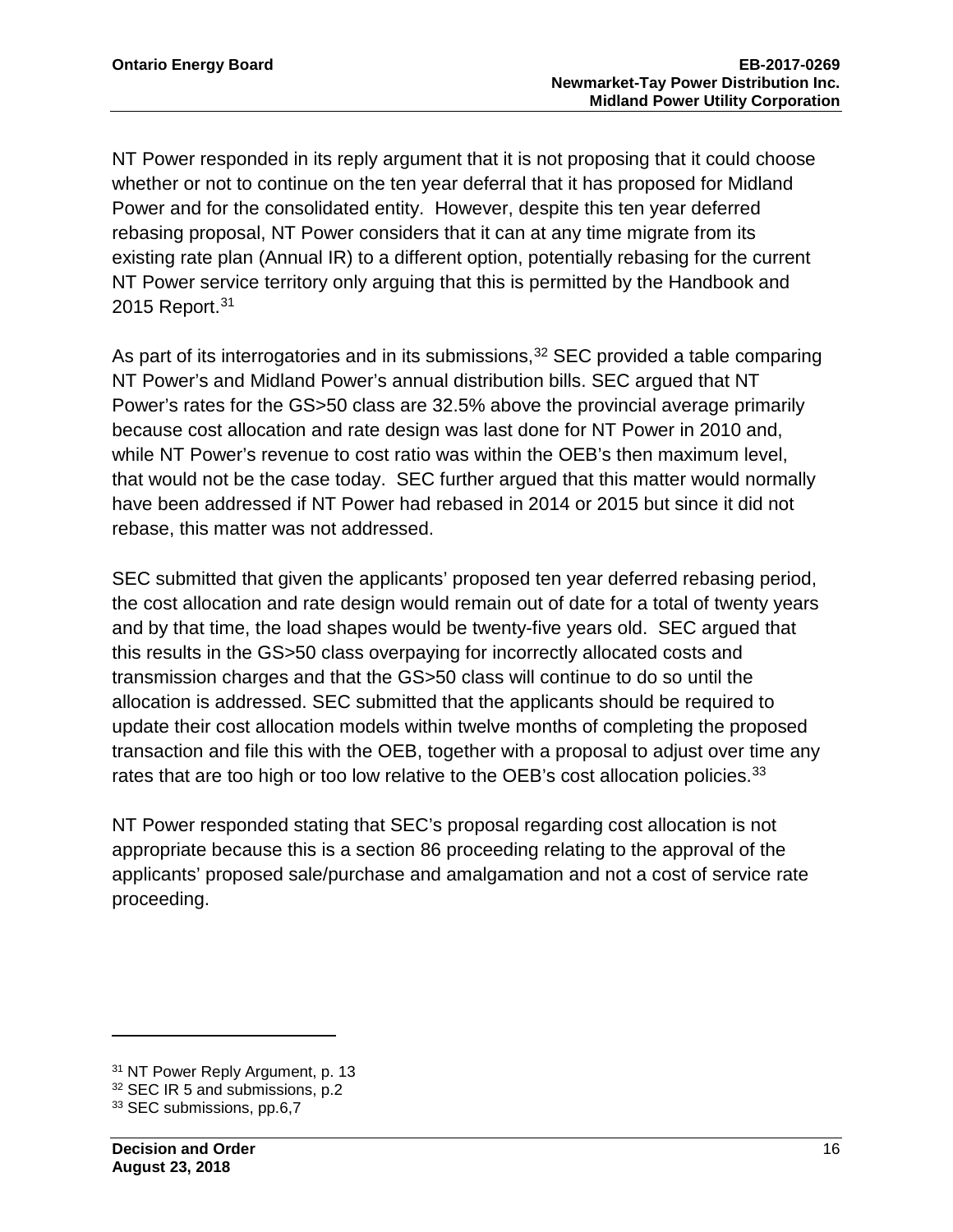### **OEB Findings**

The Handbook states that consolidating entities must select a definitive timeframe for the deferred rebasing period and that the term selected should be based on the entities' assessment of the circumstances surrounding the consolidation. Distributors may propose a change to their selected deferred rebasing period, however, the change must be supported by rationale that identifies the need for the change. This requirement, the Handbook states, is to provide the OEB with the ability to assess the merits of any proposed departure from the selected term and whether the proposed change is in the best interest of customers.

NT Power will therefore not be permitted to deviate from its selected ten year deferred rebasing period unless it can demonstrate the need for such a change and it is subsequently determined by the OEB to be in the best interest of customers.

The OEB notes that the Handbook states that rates will not be considered in a MAADs application. The OEB's focus in a MAAD's application is on the underlying costs of the merging entities. However in the application of the "no harm" test the OEB considers what customers would have expected in the absence of the proposed merger. In this particular case, customers have not had their rates considered from a cost allocation perspective for several years (NT Power and Midland Power's last cost of service proceedings were for 2011 and 2013 rates, respectively). Customers that are potentially overpaying now should not be expected to continue to overpay for an additional 10 years when in the absence of this merger their rates would have been adjusted sooner.

SEC submitted that the applicants should be required to update their cost allocation models within twelve months of completing the proposed transaction and file this with the OEB, together with a proposal to adjust over time any rates that are too high or too low relative to the OEB's cost allocation policies. The OEB accepts SEC's proposal and makes it a condition of approval.

## **Earnings Sharing Mechanism**

NT Power plans to implement an earnings sharing mechanism (ESM) starting in year six of the deferred rebasing period to share earnings in excess of 300 basis points above the OEB's established regulatory ROE for the consolidated entity, on a 50:50 basis between the consolidated entity and its customers. As NT Power's proposed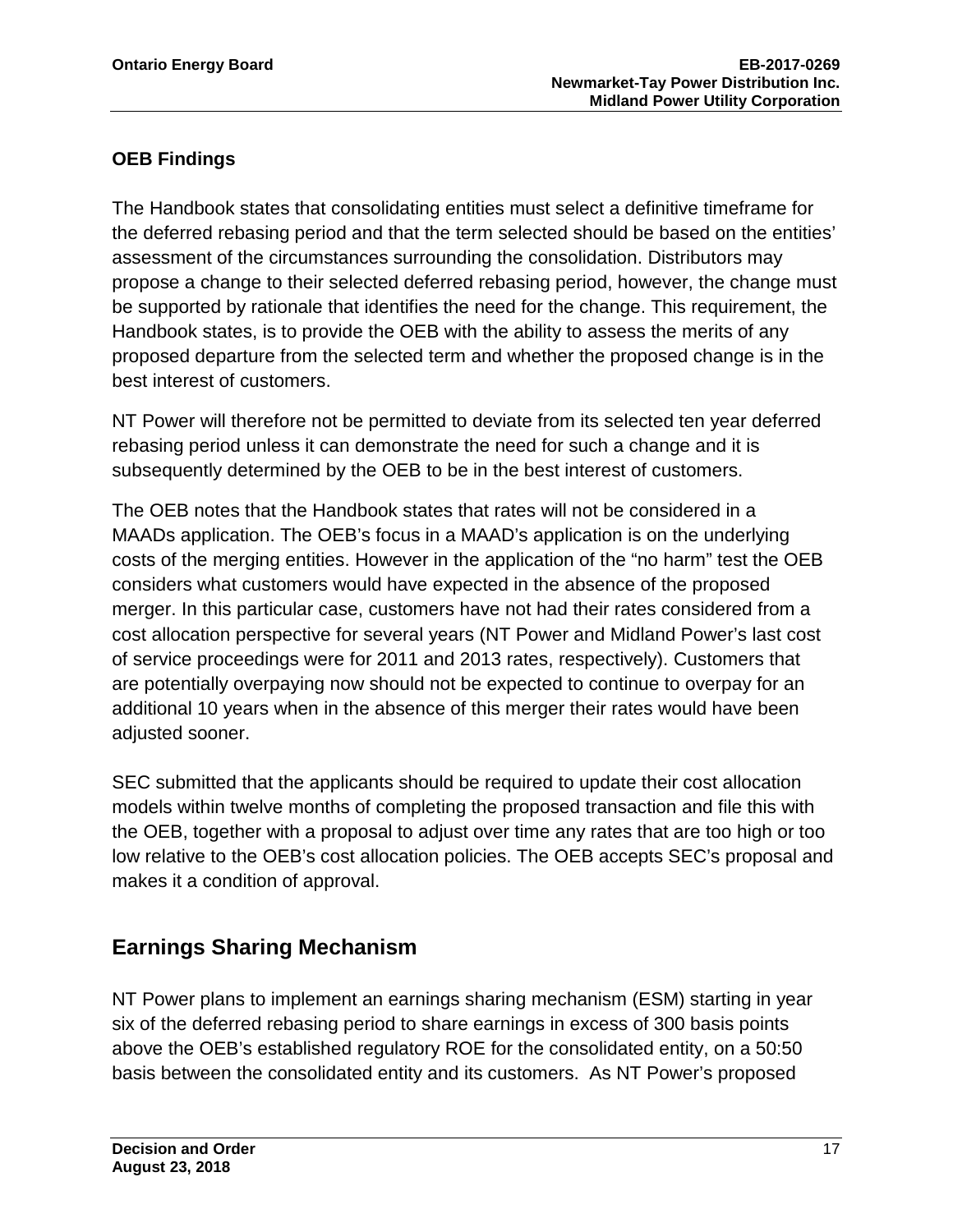ESM is not entirely consistent with the OEB's policy, it requested approval of its proposed ESM.

The OEB's policy requires that earnings are assessed each year once audited financial results are available and that excess earnings beyond 300 basis points will be shared with customers annually.<sup>[34](#page-19-0)</sup>

NT Power requested that the OEB approve a variance account (ESM Account) in which NT Power will place 50% of any earnings above 300 basis points in years six through ten of the deferred rebasing period. NT Power proposed that at the end of year 10, any amounts in the ESM Account first be used for any rate mitigation required for Midland Power's GS customers at the time of re-basing of the combined entity. If rate mitigation is not required, any amounts in the ESM Account would be disbursed to all customers. NT Power submitted that, since all the customers of the proposed consolidated entity are anticipated to benefit from consolidation, all customers should be considered to benefit from any amounts that have accrued in the ESM Account.

OEB staff submitted that NT Power's proposal to use any overearnings for rate mitigation is not consistent with OEB policy and is tailored to respond to the bill impact analysis conducted by the utility for the post-deferral period. OEB staff further submitted that NT Power has attempted to propose a remedy to deal with the rate differentials between utilities and, while OEB staff is not opposed to the approach, it is an indication of the less than ideal analysis and planning conducted with respect to NT Power's anticipated savings over the deferral period. OEB staff argued that the forecast of savings in the order of \$1.3 million represents approximately 1.3% of OM&A over the 10-year period.

NT Power submitted that the estimated savings are 10.5% of OM&A and not 1.3% as stated in OEB staff's submissions. NT Power argued that the no harm test does not involve speculation around theoretical and abstract constructs of what is "ideal" as appears to be proposed in OEB staff submissions. NT Power submitted that the question is whether a reasonable expectation exists, based on underlying cost structures, that the costs to serve acquired customers following a consolidation will be no higher than they otherwise would have been.

<span id="page-19-0"></span><sup>34</sup> Handbook, p. 16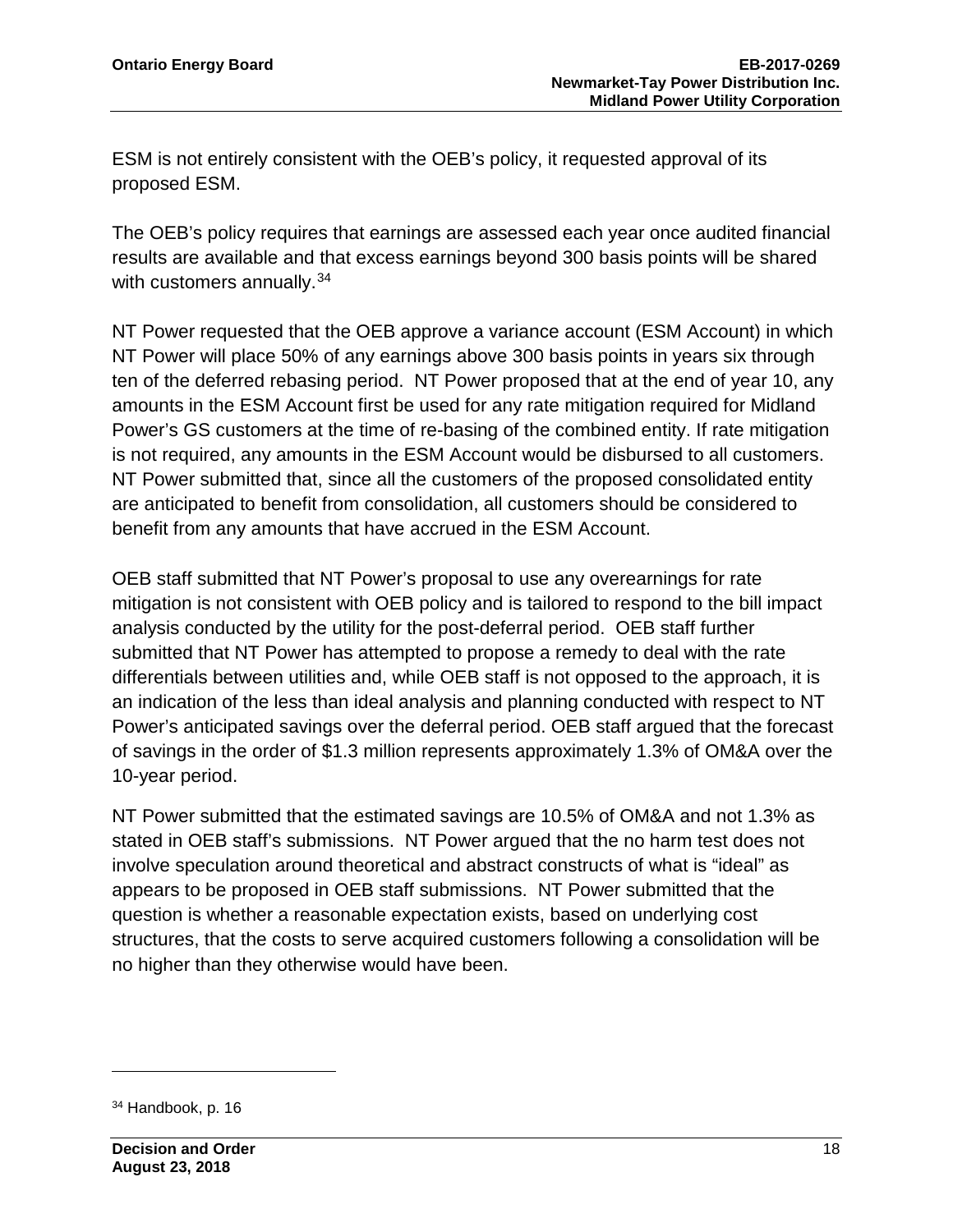OEB staff interrogatories<sup>[35](#page-20-0)</sup> inquired why the ESM account is requested in this application instead of when the account is needed in year six and asked NT Power to provide a draft accounting order for the requested account. NT Power replied that it is willing to request the account when needed in year 6 if this is the OEB's preferred approach.

OEB staff submitted that NT Power can be required to establish the ESM account closer to year six of the deferred rebasing period and provide a draft accounting order at that time. NT Power responded that it understood that the OEB would consider and approve the ESM account as part of its approval of NT Power's proposed earnings sharing plan, but that it seeks the OEB's direction on the appropriate timing to set up the ESM account. NT Power stated that it will provide a draft accounting order if the OEB determines that the ESM account is considered part of this proceeding.

SEC submitted that the applicants' proposals to redirect amounts from the ESM account to mitigate any rate adjustments required on harmonization is inappropriate. SEC argued that rates are supposed to be set based on cost causality and that ROE would normally be one of the costs that is allocated. SEC also disagreed with the applicants' proposal that disproportionate amounts of the earnings sharing should be allocated to some customers at the expense of other customers.

SEC argued that deferring payment of any amounts in the ESM account is justified only if the applicants' rate mitigation proposal is accepted; otherwise this should be reimbursed to customers annually after it is calculated, and should be allocated on the same basis as ROE.

In its reply argument, NT Power stated that if the OEB directs, it will follow the earnings sharing mechanism exactly as set out in the Handbook.

### **OEB Findings**

The OEB does not consider there to be any compelling reason to depart from the Handbook in this case.

NT Power's request to retain 50% of earnings above 300 basis points in years six through ten of the deferred rebasing period in a deferral and variance account, and at the end of year ten to utilize any amounts in the account for rate mitigation at the time of

<span id="page-20-0"></span><sup>35</sup> OEB Staff IR 19(a)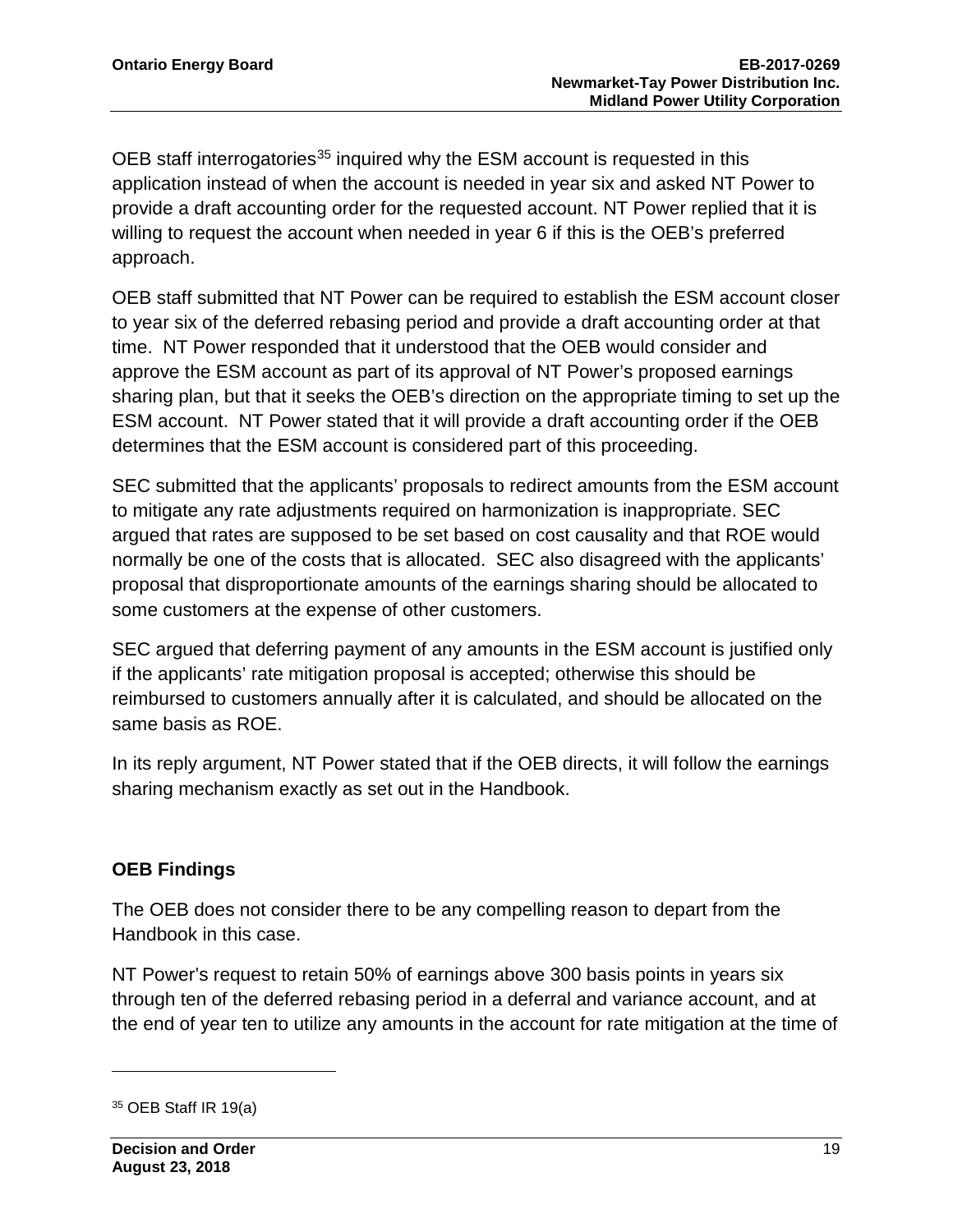rebasing (or to reimburse customers if rate mitigation is not required), is therefore denied.

NT Power will be required to implement an ESM in a manner consistent with the 2015 Report and Handbook – i.e., to share excess earnings with consumers on a 50:50 basis for all earnings that are more than 300 basis points above the consolidated entity's annual ROE, and to share these earnings annually with customers once audited financial results are available.

As NT Power's proposed earning sharing plan has been denied, NT Power can request a variance account at a future date when it is required.

#### **Other Requests**

In addition to the proposed transactions, the applicants also requested OEB approval of the following:

- Transfer of Midland Power's distribution system to NT Power
- Transfer of Midland Power's rate order to NT Power
- A ten-year deferral period for the rebasing of Midland Power's rates and the rates of the consolidated entity
- NT Power's proposed earnings sharing plan
- A variance account to track excess earnings in years six to ten of the deferred rebasing period
- Cancellation of Midland Power's electricity distribution licence
- Amendment of NT Power's electricity distribution licence
- Continued tracking of costs to each of the applicants' existing deferral and variance accounts
- Continuation with current rate riders approved by the OEB for each of the applicants

OEB staff submitted that while it does not have any concerns with these requests if the application is approved, it does not believe that approval to continue with rate riders is required as rate riders are part of the rate orders. NT Power replied that it has no concerns with this approach.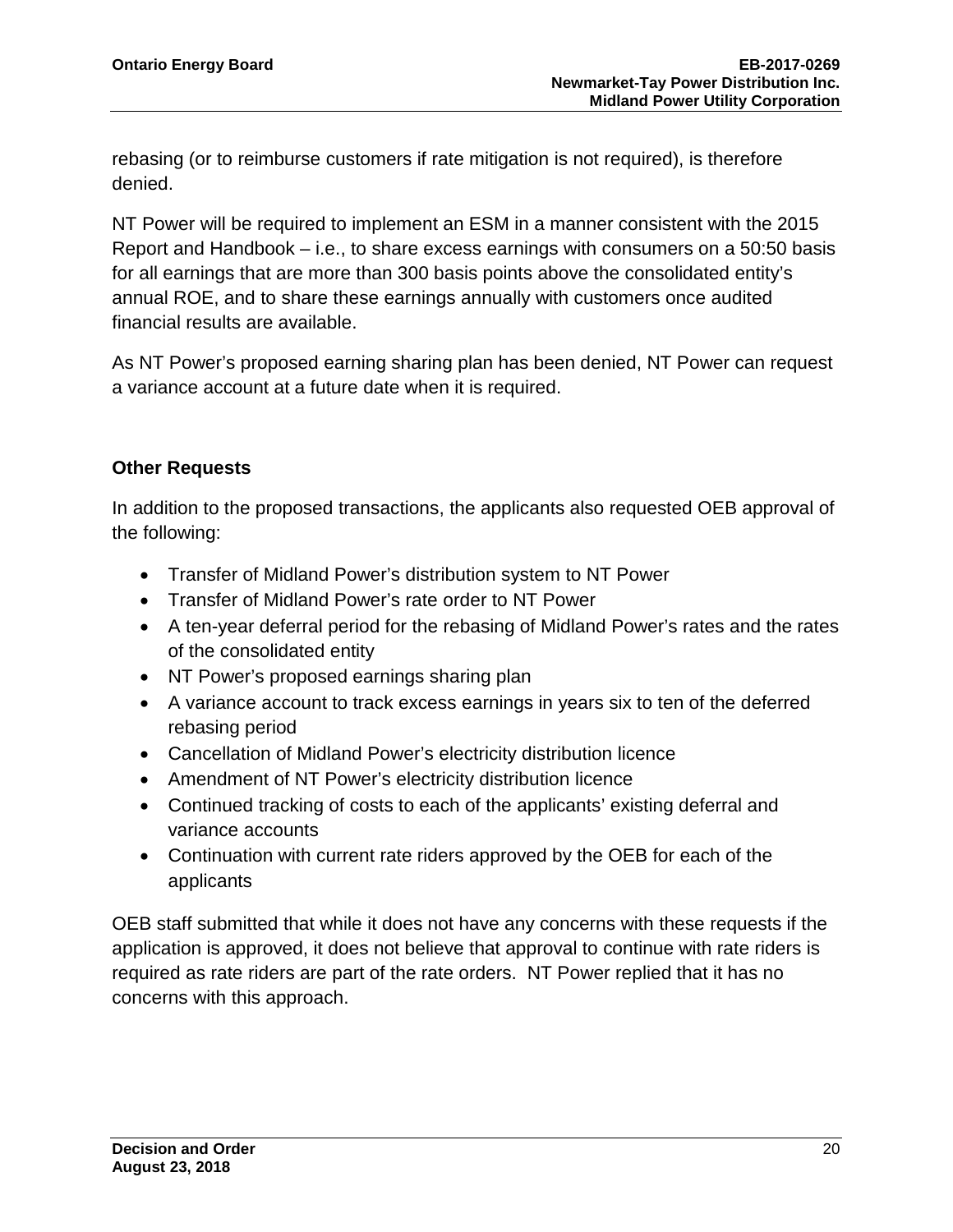## **OEB Findings**

Given that the OEB has approved the Applicants' proposed transactions, the OEB also grants approval of the following requests, which are intended to facilitate the creation of a new amalgamated entity, namely:

- Transfer of Midland Power's distribution system to NT Power
- Transfer of Midland Power's rate order to NT Power
- A ten-year deferral period for the rebasing of Midland Power's rates and the rates of the consolidated entity
- Cancellation of Midland Power's electricity distribution licence
- Amendment of NT Power's electricity distribution licence
- Continued tracking of costs to each of the applicants' existing deferral and variance accounts
- Continuation with current rate riders approved by the OEB for each of the applicants

As indicated in the preceding section of this Decision, the OEB does not approve NT Power's proposed earnings sharing plan and will require NT Power to implement an ESM in a manner consistent with the 2015 Report and Handbook. NT Power can request a variance account at a future date when it is required.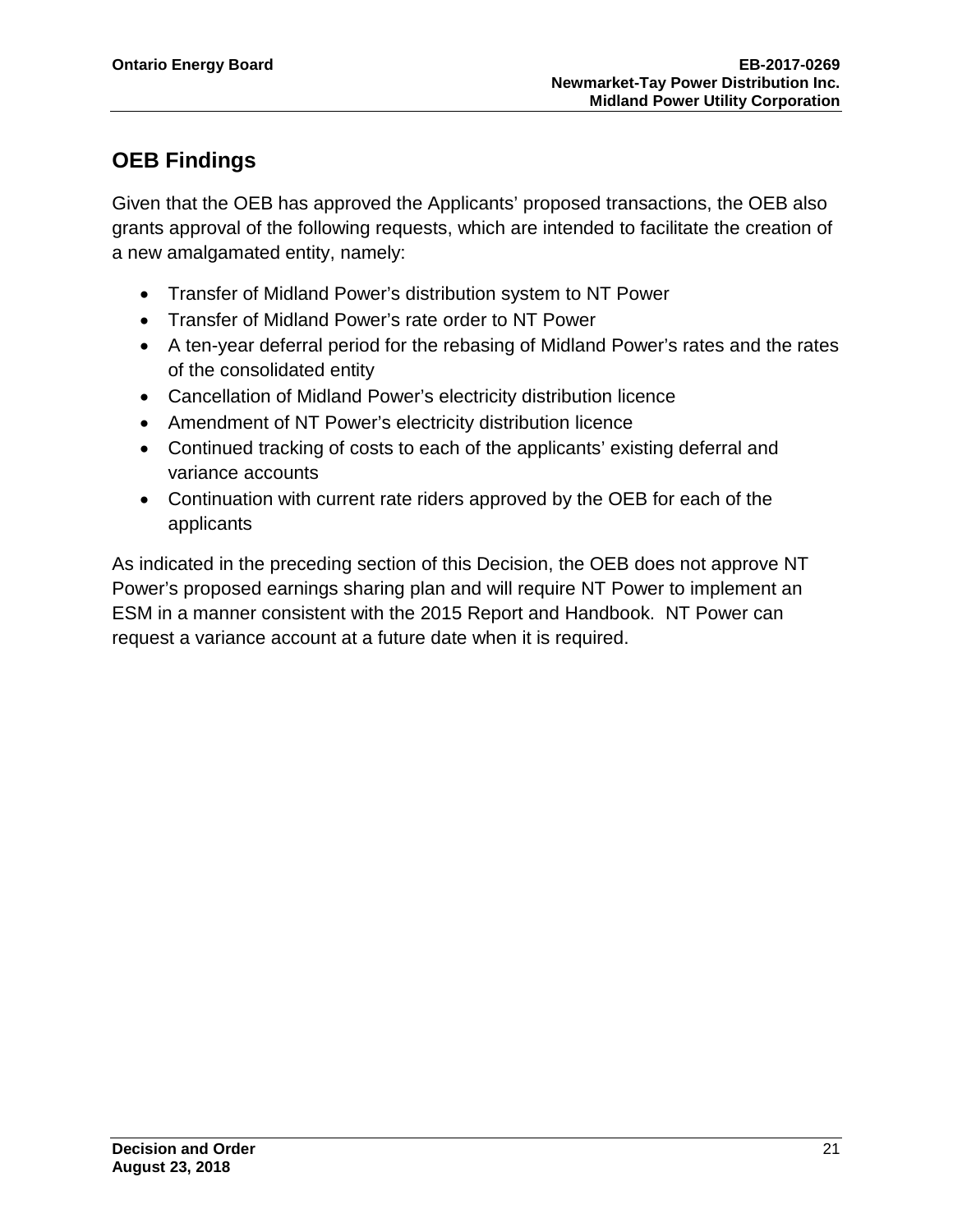## <span id="page-23-0"></span>**5 CONCLUSION**

The OEB concludes that the transaction proposed by NT Power and Midland Power for the purchase of all of the shares of Midland Power by NT Power and the subsequent amalgamation with Midland Power meets the no harm test and therefore the OEB approves the applicants' requests for the following under Section 86 of the Act:

- Acquisition of all shares of Midland Power by NT Power
- Transfer of Midland Power's distribution system to NT Power
- Amalgamation of NT Power and Midland Power and to continue as Newmarket-Tay Power Distribution Ltd.

The OEB also approves the applicants' related requests as set out in this Decision and Order relating to:

- Transfer of Midland Power's rate order to NT Power, under Section 18 of the Act
- Cancellation of Midland Power's electricity distribution licence, under section 77(5) of the Act
- Amendment of NT Power's electricity distribution licence, under section 74 of the Act
- A ten-year deferral period from the rebasing of Midland Power's rates and the rates of the consolidated entity
- Continued tracking of costs to each of the applicants' existing deferral and variance accounts
- Continuation with current rate riders approved by the OEB for each of the applicants

As noted above, NT Power's proposed earning sharing plan is denied and NT Power will be required to implement an ESM in a manner consistent with the 2015 Report and Handbook. As NT Power's proposed earning sharing plan has been denied, NT Power can request a variance account at a future date when it is required.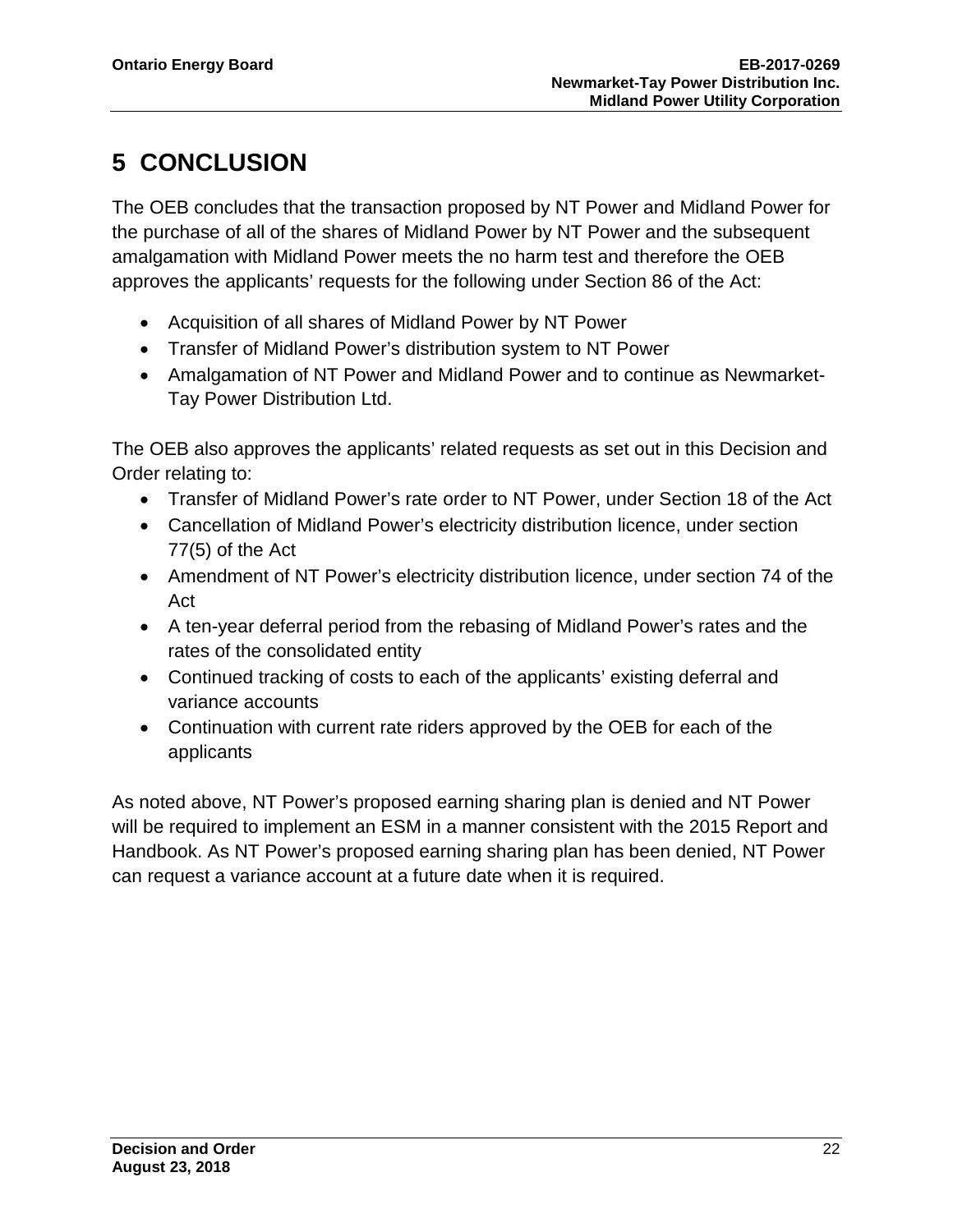## <span id="page-24-0"></span>**6 ORDER**

#### **THE ONTARIO ENERGY BOARD ORDERS THAT:**

- 1. Newmarket-Tay Power Distribution Ltd. is granted leave to acquire all the shares of Midland Power Utility Corporation.
- 2. Midland Power Utility Corporation is granted leave to transfer its distribution system to NT Power.
- 3. Newmarket-Tay Power Distribution Ltd. and Midland Power Utility Corporation are granted leave to amalgamate and continue as Newmarket-Tay Power Distribution Ltd.
- 4. The leave granted in paragraphs 1-3 above shall expire 18 months from the date of this Decision and Order. If the transaction has not been completed by that date, a new application will be required in order for the transaction to proceed.
- 5. The applicants shall promptly notify the OEB of the completion of the transactions referred to in paragraphs 1-3 above.
- 6. Once the notice referred to in paragraph 5 is provided to the OEB, the OEB will transfer the rate order of Midland Power Utility Corporation to Newmarket-Tay Power Distribution Ltd.
- 7. Once the notice referred to in paragraph 5 has been provided to the OEB, the OEB will amend the electricity distribution licence of Newmarket-Tay Power Distribution Ltd. (ED-2007-0624) to include the service area formerly served by Midland Power Utility Corporation and to include Midland Power Utility Corporation's CDM targets.
- 8. When the OEB amends the electricity distribution licence of Newmarket-Tay Power Distribution Ltd., it will cancel the electricity distribution licence of Midland Power Utility Corporation (ED-2002-0541).
- 9. The applicants are granted approval to continue to track costs to the deferral and variance accounts currently approved by the OEB for each of the applicants.
- 10.Newmarket-Tay Power Distribution Ltd. shall file a consolidated distribution system plan by December 31, 2020. The consolidated distribution system plan shall